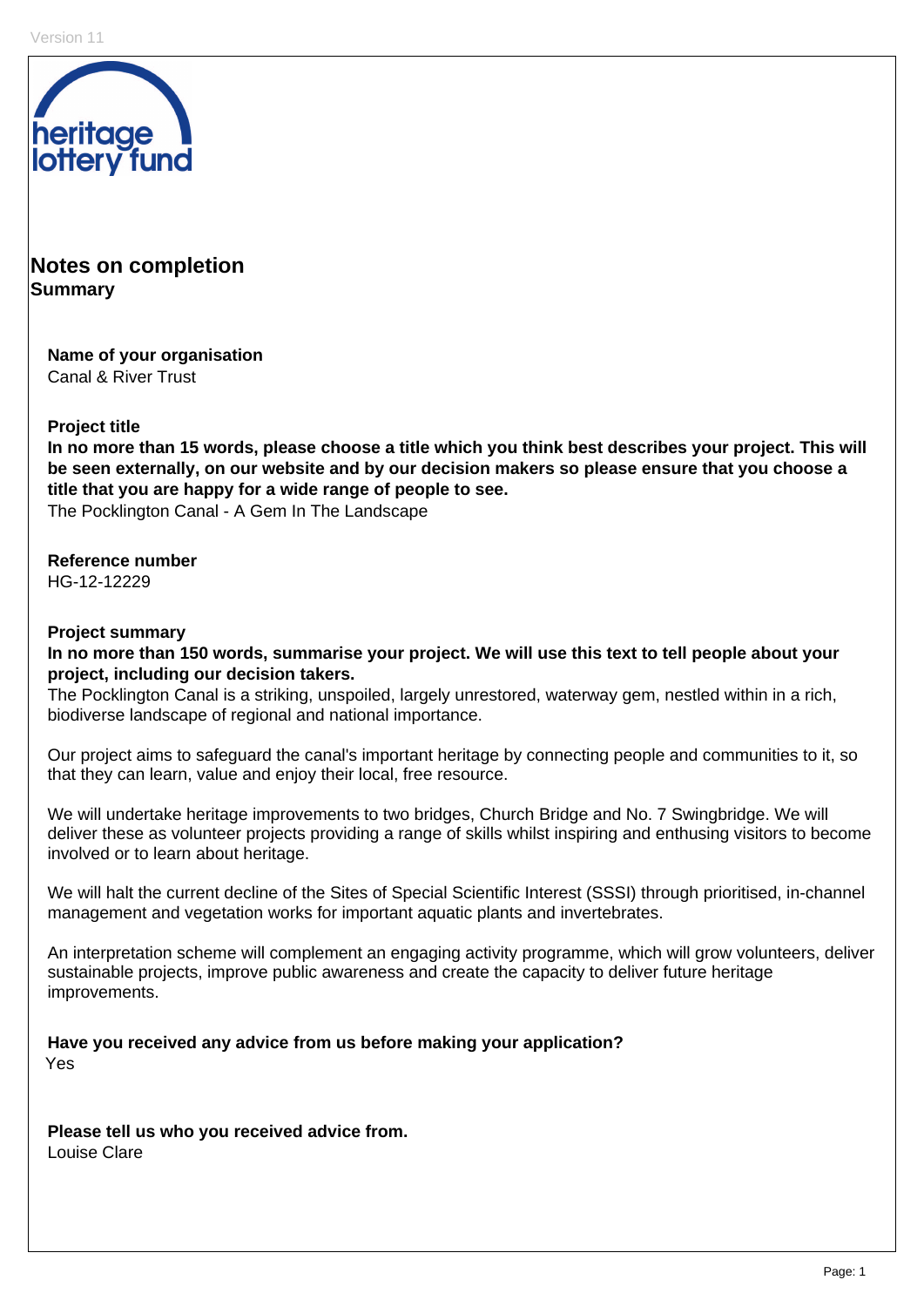**Is this your first application to the Heritage Lottery Fund?**  No

**Please tell us the reference number and project title of your most recent application.**  The Pocklington Canal - Keeping People Nature and History Connected HG-11-08171

## **Section one: Your organisation**

**1a Address of your organisation:** 

| <b>Address line 1</b> | <b>First Floor North</b> |
|-----------------------|--------------------------|
| <b>Address line 2</b> | <b>Station House</b>     |
| <b>Address line 3</b> | 500 Elder Gate           |
| Town / city           | <b>MILTON KEYNES</b>     |
| County                |                          |
| <b>Postcode</b>       | MK9 1BB                  |

**1b Is the address of your project the same as the address in 1a?**  No

#### **Enter the address of your project:**

| <b>Address line 1</b> | Lock House      |
|-----------------------|-----------------|
| <b>Address line 2</b> | Canal Head      |
| <b>Address line 3</b> | Pocklington     |
| Town / city           | YORK            |
| County                | North Yorkshire |
| <b>Postcode</b>       | YO42 1NW        |

**Local Authority within which the project will take place**  East Riding of Yorkshire

**Constituency within which the project will take place**  East Yorkshire

**1c Details of main contact person Name**  Jane Thomson

**Position**  Enterprise Manager

**Is the address of the main contact person the same as the address in 1a?**  No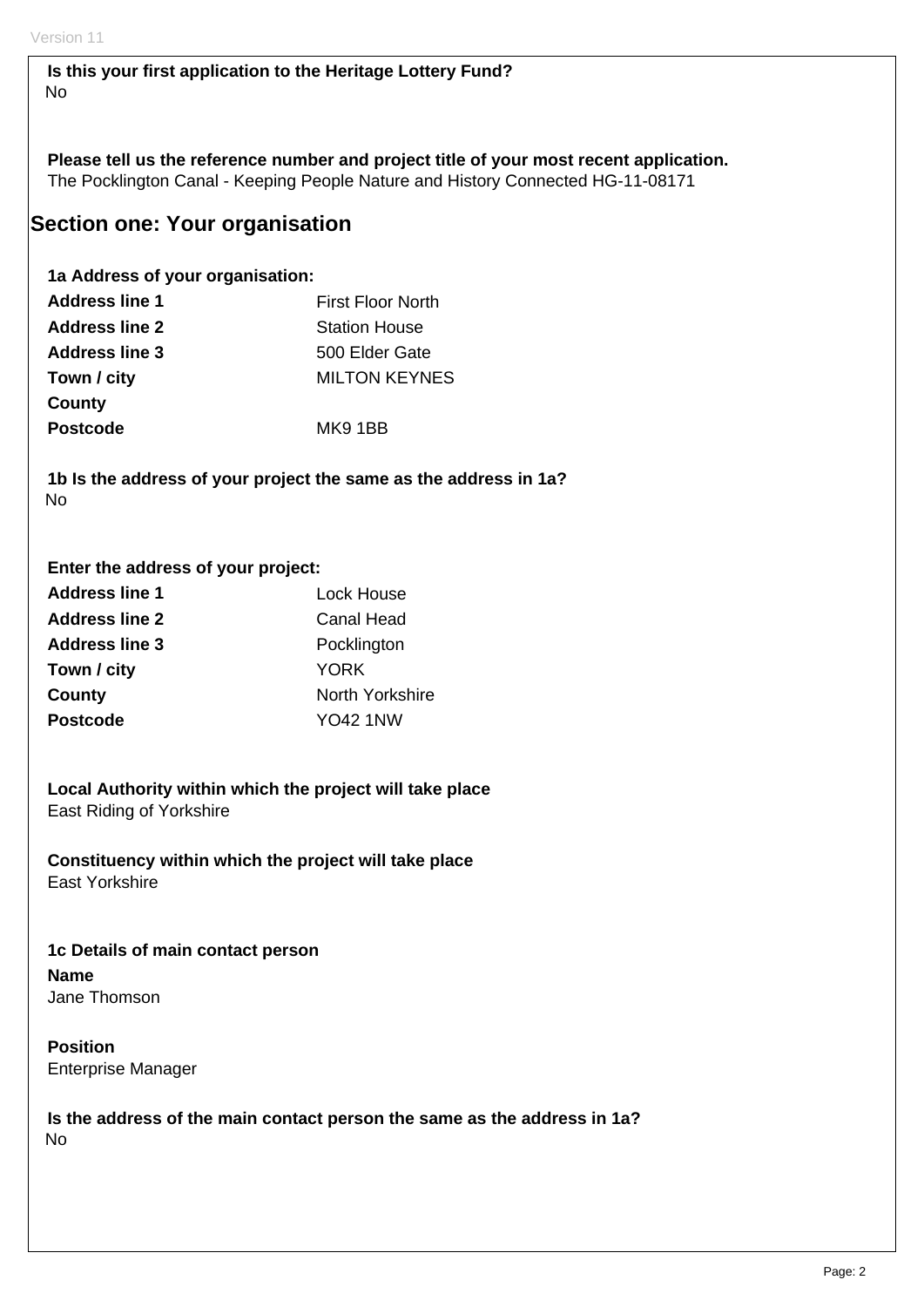#### **Enter the address of the main contact person:**

| <b>Address line 1</b> | Canal & River Trust   |
|-----------------------|-----------------------|
| <b>Address line 2</b> | <b>Fearns Wharf</b>   |
| <b>Address line 3</b> | <b>Neptune Street</b> |
| Town / city           | <b>LEEDS</b>          |
| County                | Yorkshire             |
| <b>Postcode</b>       | LS9 8PB               |
|                       |                       |

**Daytime phone number, including area code**  07828988870

## **Alternative phone number**

01132 845 200

## **Email address**

jane.thomson@canalrivertrust.org.uk

## **1d Describe your organisation's main purpose and regular activities**

The Canal & River Trust (CRT) was established by Parliament in July 2012. We have responsibility for canals, rivers, docks and reservoirs, along with many historic buildings, archives and three waterway museums, including the National Waterways Museum.

These assets are recognised as a national treasure and a local haven for people and wildlife.

They are held and managed by the new Trust on behalf of the nation. The principal role of the Trust is to care for our unique heritage, holding it in trust for the nation, in perpetuity.

We act as guardian for the waterways in England and Wales, ensuring that history, nature and communities are central to everything we do.

## **1e The legal status of your organisation**

**Please select one of the following:** 

Organisation not in the public sector

**Please select one of the following:**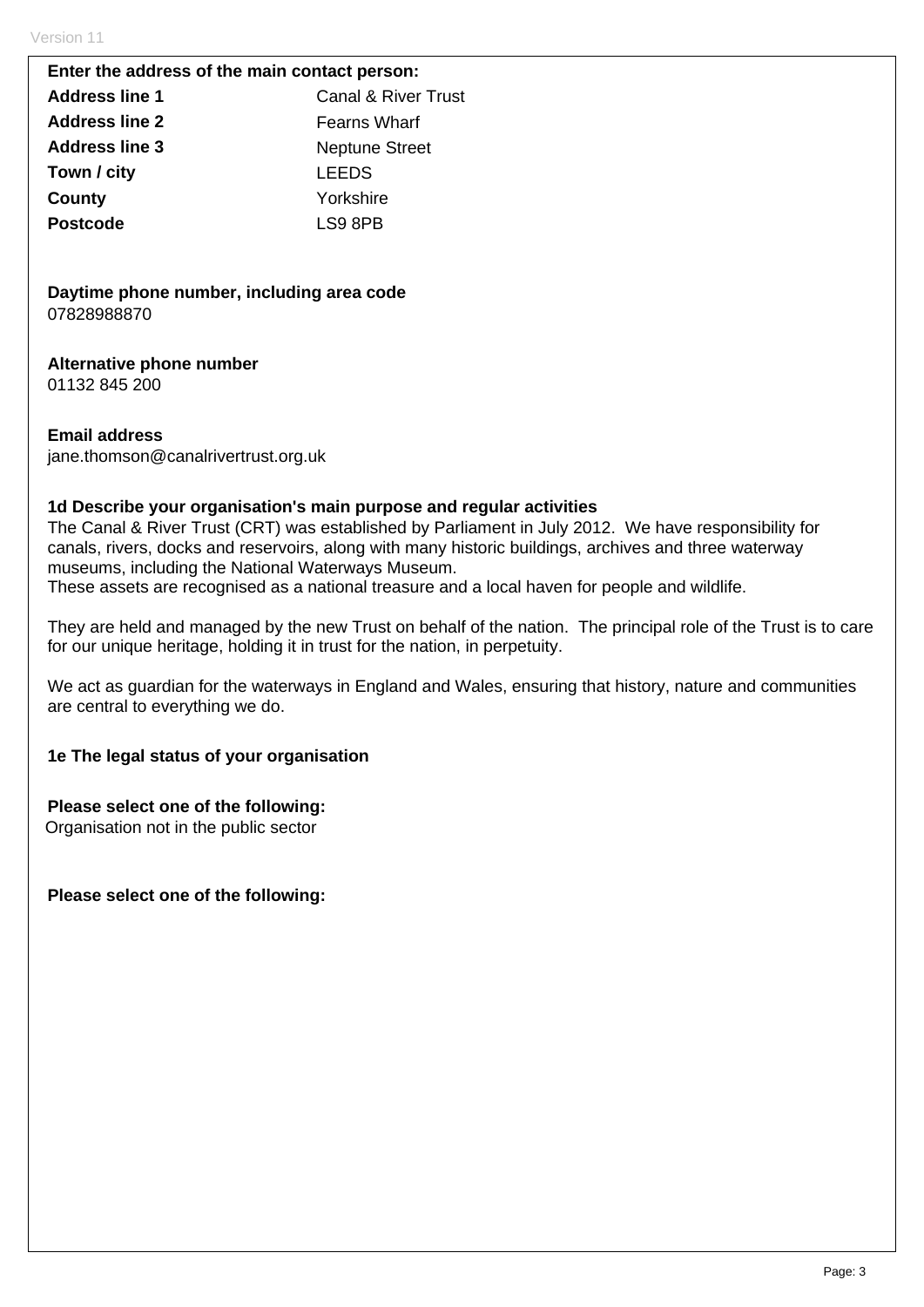| Describe the size and staff structure of your organisation<br>Cananl & River Trust has approximately 1500 employed staff across England and Wales along with<br>thousands of active volunteers. As a charity we have a Board of Trustees, a Chairman and Chief Executive.<br>The structure is broadly in two parts; central specialist teams (eg Heritage, Environment, Museums and<br>attractions and Fundraising); and local waterway teams who are responsible for the day to day operational<br>management of<br>the network. Each waterway unit has a Partnership Board and Chairman who work closely with the team to<br>support and help deliver the functions of running their local canal and rivers network. |
|------------------------------------------------------------------------------------------------------------------------------------------------------------------------------------------------------------------------------------------------------------------------------------------------------------------------------------------------------------------------------------------------------------------------------------------------------------------------------------------------------------------------------------------------------------------------------------------------------------------------------------------------------------------------------------------------------------------------|
| If applicable, how many board members does your organisation have?<br>10                                                                                                                                                                                                                                                                                                                                                                                                                                                                                                                                                                                                                                               |
| How much did your organisation spend last financial year?<br>180500000                                                                                                                                                                                                                                                                                                                                                                                                                                                                                                                                                                                                                                                 |
| What level of unrestricted funds is there in your organisation's reserves?<br>18.5M                                                                                                                                                                                                                                                                                                                                                                                                                                                                                                                                                                                                                                    |
| If your organisation is any of the following, please provide the details shown:                                                                                                                                                                                                                                                                                                                                                                                                                                                                                                                                                                                                                                        |
| Company - give registration number                                                                                                                                                                                                                                                                                                                                                                                                                                                                                                                                                                                                                                                                                     |
| Registered Charity in England, Scotland or Wales - give registration number<br>1146792                                                                                                                                                                                                                                                                                                                                                                                                                                                                                                                                                                                                                                 |
| Charity recognised by HM Revenue and Customs in Northern Ireland - give reference number                                                                                                                                                                                                                                                                                                                                                                                                                                                                                                                                                                                                                               |
| 1f Will your project be delivered by a partnership?<br><b>No</b>                                                                                                                                                                                                                                                                                                                                                                                                                                                                                                                                                                                                                                                       |
| 1g Are you VAT registered?<br>Yes                                                                                                                                                                                                                                                                                                                                                                                                                                                                                                                                                                                                                                                                                      |
| Please provide your VAT number<br>125511937                                                                                                                                                                                                                                                                                                                                                                                                                                                                                                                                                                                                                                                                            |
|                                                                                                                                                                                                                                                                                                                                                                                                                                                                                                                                                                                                                                                                                                                        |
|                                                                                                                                                                                                                                                                                                                                                                                                                                                                                                                                                                                                                                                                                                                        |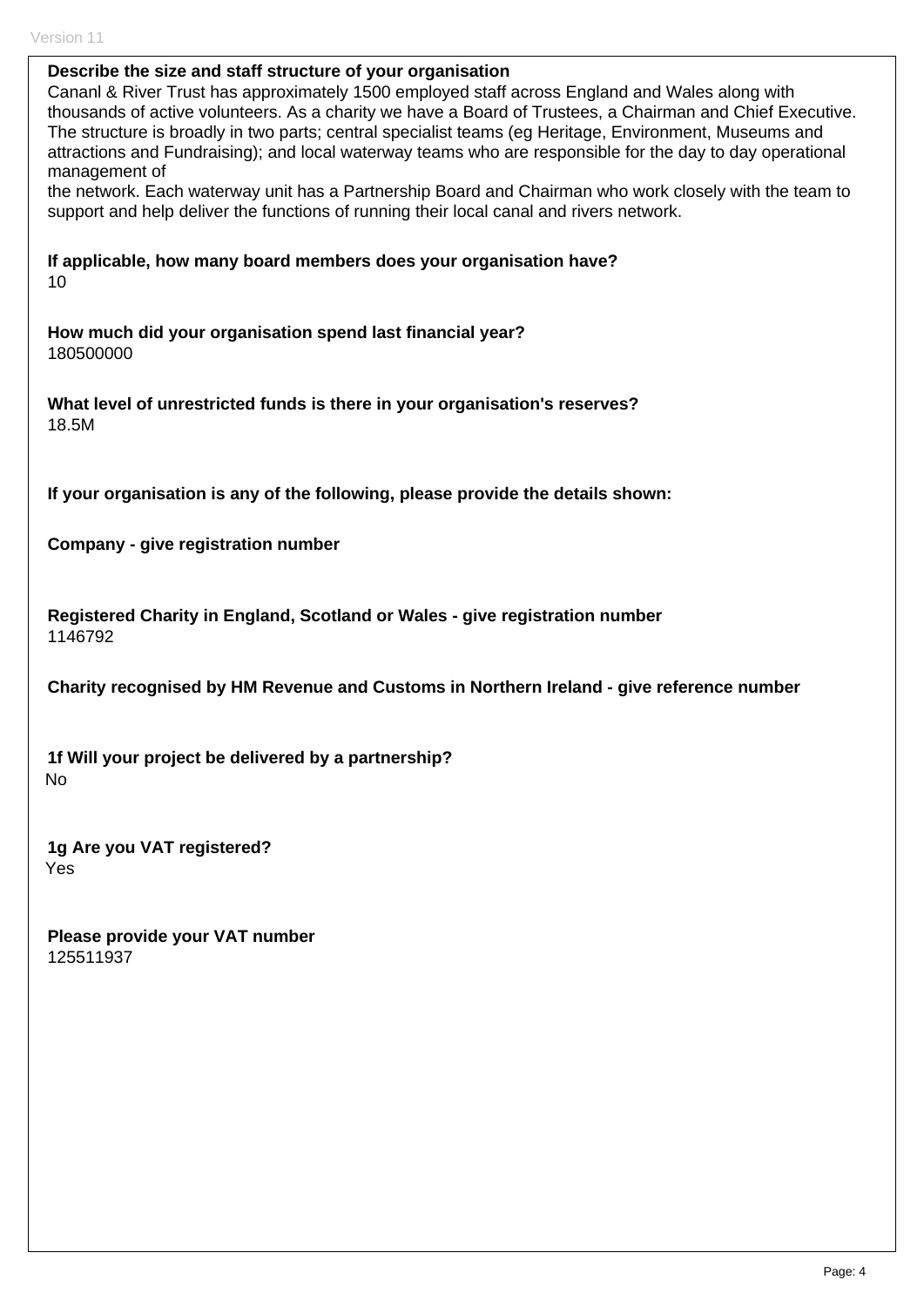## **Section two: The heritage**

#### **In this section tell us about the heritage your project focuses on and why it is valued.**

#### **2a What is the heritage your project focuses upon?**

The Pocklington Canal is exceptional in terms of its built heritage and its natural environment. It is entirely rural and its structures remain largely unchanged since its opening in 1818. Designed by George Leather Junior, engineer and master of idiosyncratic designs for canal engineering, this agricultural canal is one of the few canals in Britain which was completed for less that the original estimated cost.

The overall historic significance of the Pocklington Canal is high, and this is recognised through the statutory designation of all of its 9 locks adn 4 road bridge as Grade II listed structures. There are very few new developments surrounding the canal which adds to its tranquil character. The canal is nationally important for its nature conservation, falling within 3 Sites of Special Scientific Interest (SSSI) and the internationally recognised Lower Derwent Valley, Natura 2000 and Ramsar Wetland Sites.

Home to a host of interesting plants, insects, birds and mammals the canal is considered one of the Canal & River Trust's top ten most important waterways for wildlife in Britain.

The canal supports a wealth of unusual aquatic plants including fan-leaved water crowfoot and narrow leaved water plantain. More visible are the yellow water lilies and the tall pink flowers of flowering rush are a striking feature of mid-summer. Along the towpath flowers such as betony and ox-eye daisy can be found. An outstanding diversity of dragonflies and damselflies also live along the canal, including the delicate red-eyed damselfly which may be seen resting on the leaves of water lilies.

A range of birds can be seen and heard including kingfisher, sedge warblers, reed bunting and grey wagtail. Barn owls can often be seen hunting over the canal at dusk. Lapwing and curlew nest nearby and the curlews haunting call is a familiar sound. Otters and water vole are also both known to frequent these quiet waters.

The canal is part of a much larger wetland landscape forming part of the Lower Derwent Valley and the canal in its lower reaches flows through a landscape of traditionally managed, seasonally flooded pastures and low-lying seasonally flooded meadows known locally as 'Ings'. This is a Norse word meaning wet pasture or meadow. These meadows support a rich diversity of flowers and provide homes for large numbers of breeding and wintering wildfowl and wading birds, some of which migrate from as far afield as Siberia.

This wider landscape is internationally recognised for its nature conservation importance being designated as a Special Area of Conservation, Special Protection Area and Ramsar Site. The landscape itself also has cultural significance supporting a thousand year old management tradition. The nature conservation value at local level is also recognised in the Local Biodiversity Action Plan.

In addition to its national and international nature conservation significance, the presence of many relatively common and easy to see species such as herons, mute swans, mallards, kingfishers, barn owls and dragonflies have a high social and community value. They provide much pleasure and provide contact with nature for a wide range of visitors and the local community.

The canal is popular with walkers, cyclists, anglers, boaters and other special interest groups and is highly valued by members of the local community. The canal is currently navigable from its confluence with the River Derwent length to Melbourne, around half of its length, and forms part of a 2000 mile network of navigable inland waterways.

In terms of the built heritage we will focus on two specific structures:

1) Church Bridge (Grade II Listed) is situated half a mile upstream of the Melbourne Arm, and carries a minor road across the canal. Like the other road bridges on the Pocklington Canal, it is constructed of brick with stone dressings, but differs from the others in having a very narrow and severely humped carriageway.

The wing walls are particularly elegant following the shape of a scroll. It is considered by many to be the finest example of a hump-backed road bridge surviving from the canal era. It is visually striking, it is much visited and photographed and considered the most iconic structure on the canal.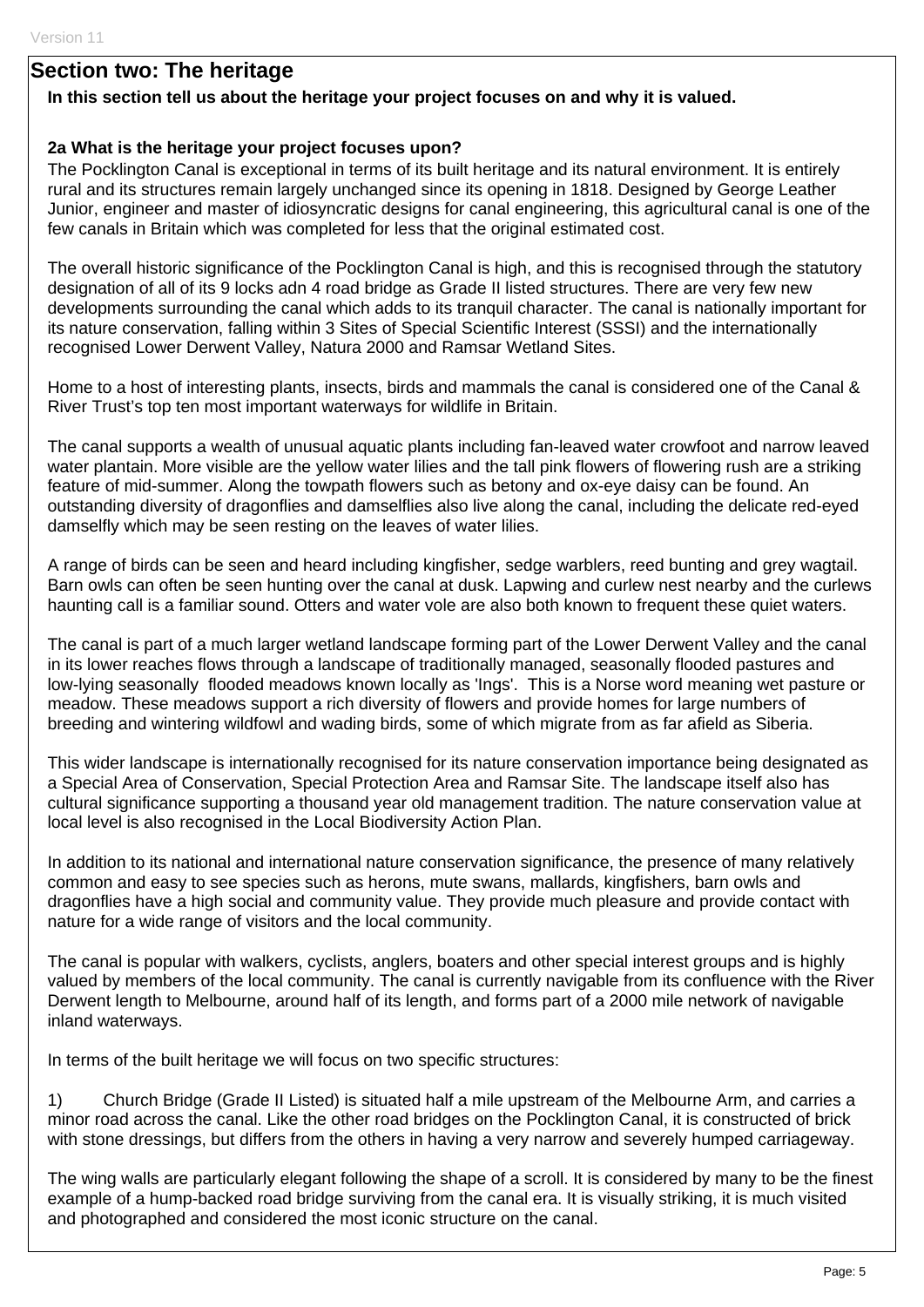2) No 7 Swingbridge is one of eight movable bridges which were built on the Pocklington Canal for the benefit of landowners whose properties had been cut in two by the construction of the canal. Originally, they were wooden structures, which could be swung into a recess to allow boats passage along the canal. After the canal became disused around 1932, and as the swingbridges fell into disrepair, they were replaced by much simpler fixed bridges, again of wooden construction.

These replacements had a limited life span and, by the time restoration started in 1970, were again in need of replacement. Swinging bridges were gradually reintroduced, but little regard was paid to retaining their original design, with the emphasis being on a design that would accommodate the size and weight of modern highway traffic. The decks were constructed of steel and widened. To accommodate the wider deck, the recesses were also widened which involved smashing out the very fine brick and masonry work and replacing it with brick and concrete. The bridge abutments on the towpath side were dealt with in a similar manner.

The capital works to both the built and natural heritage will be the platform for our visitor interpretation scheme and programme of engaging activities for local people. These works will be utilised as volunteer demonstration projects so that people have the opportunity to become involved in the improvements and learn new skills.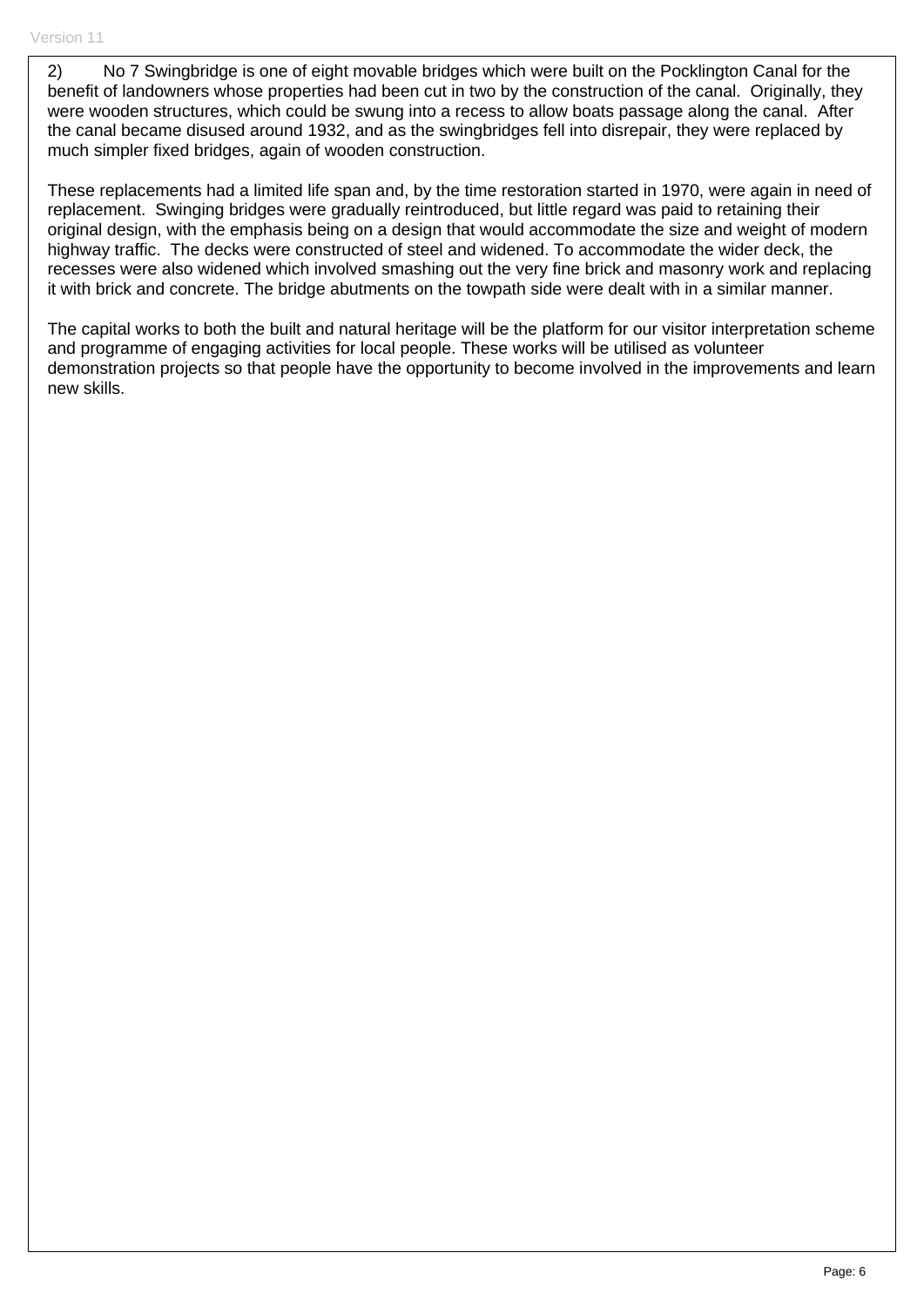#### **2b Is your heritage considered to be at risk? If so, please tell us in what way.**

The Grade II listed, Church Bridge is in need of repair; If we do nothing the brickwork will become further degraded and the fabric of this beautiful, iconic structure will be lost. The bridge has suffered from vehicular bridge strikes; the repair works and a targeted 'Halt your speed, protect our heritage' PR campaign to promote our work and awareness of this important structure, will be delivered through this project and will be important factors in reducing these incidents.

We will capitalise on the opportunities to address the risks of ageing and dwindling numbers of volunteers that currently help to maintain and promote activities on the canal. Both Church Bridge and No. 7 Swingbridge are perfect platforms from which to encourage and train new volunteers, delivering repairs and improvements to the canal's built heritage and providing a sustainable and engaged volunteer movement into the future.

The nationally important aquatic plant and invertebrate communities for which the SSSIs are notified are currently at risk. Natural England have recorded a decline in the diversity of aquatic plants found in the Canal and the most recent assessment in 2010 of the Pocklington Canal SSSI showed it to be in unfavourable, declining condition. Significant contributors to this decline are the loss of open water due to expansion of reeds and other emergent plant species and over-shading of the channel by trees.

Both these factors prevent many of the aquatic plants and invertebrates for which the canal is important from thriving. The non-native invasive plant Himalayan Balsam has also been recorded along the length of the canal. This plant has the ability to outcompete native flora thereby reducing the canals plant diversity, further threatening the condition of the SSSI and undermining the canal's natural heritage value. Without active management/intervention now this special interest will continue to decline and may be lost altogether.

These trends also frustrate the public's enjoyment of the canal by obstructing views of the water, and preventing some of the more attractive plants and animals that the public often associate with canals (e.g. water lilies, and kingfishers) from thriving.

In terms of the wider landscape we recognise that there are continued risks to sensitive wildlife (notably birds) especially in the lower canal from visitor disturbance. This is especially the case in time of flooding, which can occur at any time of the year when the canal is dynamically linked as an integral part of the wider Lower Derwent Valley landscape.

In times of flood large numbers of birds are forced to the edges of the flood along the canal or upstream to more shallowly flooded or drier adjacent lands. Sometimes the opposite happens, where only the canal is flooded and this can have the effect of attracting large numbers of birds to the vicinity of the canal seeking the shallow water.

We propose a zoned approach to managing visitors to the waterway which will deflect activity away from the lower reaches, while still providing exciting linkages for the public not only through initiatives in the upper canal, but also within the wider Lower Derwent Valley, to which the canal and its environment are intimately connected. In this approach we have the direct support of Natural England and the Carstairs Countryside Trust (CCT).

In the case of the latter, its trustees have offered to make land available to enhance our visitor experience at appropriate canal locations. CCT has significant landholding along the canal and its trustees support the view that to do-nothing is not an option.

We have built momentum within the canal's local community via extensive consultation activity. If we do nothing there is a risk that the findings could become outdated and people could become disengaged with the lack of action and activity. We want people to become active participants in canal life so it is vital that the goodwill of the community and stakeholders is maintained.

On a strategic level the impact of 'do nothing' option was measured against the the value of public benefit. These issues were studied in depth, generally for canals, when Government was considering the transfer of British Waterways assets to a charity. "A vicious circle arises, deteriorating assets require more maintenance work which reduces the scope for asset upgrades and repair, thus leading to futher deterioration of the network which ultimately impacts upon spend on towpaths and access." (Impact Assessment for moving inland waterways into a new charity in England and Wales, DEFRA, March 2011).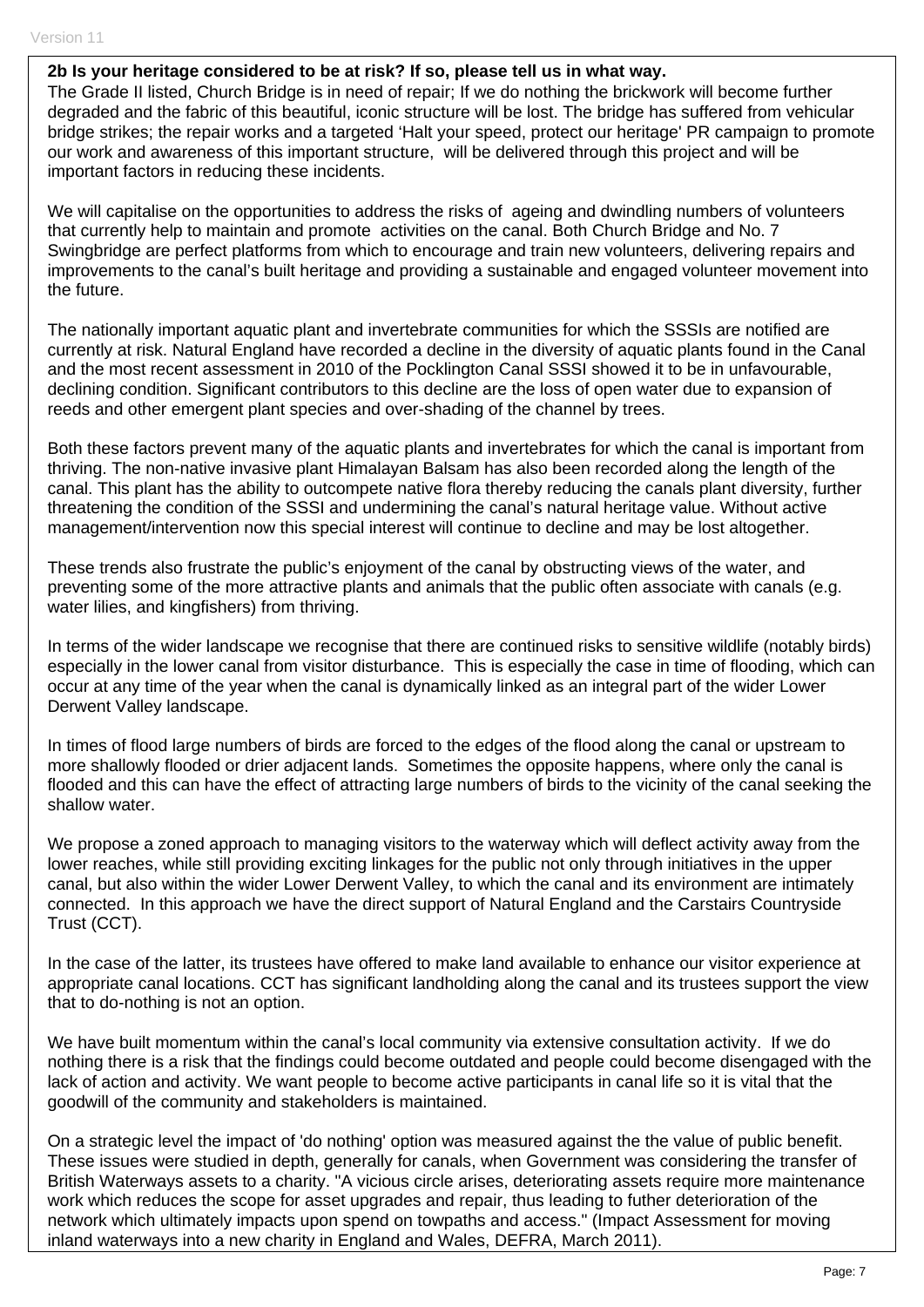| By undertaking this project we will prevent future maintenance liabilities, which will allow us instead to focus<br>on positive enhancements.                                                                                                                              |
|----------------------------------------------------------------------------------------------------------------------------------------------------------------------------------------------------------------------------------------------------------------------------|
| 2c Does your project involve work to physical heritage like buildings, collections, landscapes or<br>habitats?<br>Yes                                                                                                                                                      |
| Tell us the name of the building(s), collections, landscape or habitat area<br>Pocklington Canal SSSI, Melbourne & Thornton Ings SSSI, Derwent Ings SSSI, Lower Derwent Valley<br>SPA/SAC/RAMSAR, No. 7 Swingbridge, Church Bridge Grade II listed, Melbourne Arm Building |
| Do you, or a partner organisation, own the building, land or heritage items outright?<br>Yes                                                                                                                                                                               |
| Do you or a partner organisation have a mortgage or other loans secured on the property or item, or<br>any plans to take one out?<br><b>No</b>                                                                                                                             |
| For landscape projects, please provide an Ordnance Survey grid reference for your landscape<br>Grid reference Canal Head SE799473 Grid reference East Cottingwith SE700427                                                                                                 |
| 2d Does your project involve the acquisition of a building, land or heritage items?<br>No                                                                                                                                                                                  |
| Please tick any of the following that apply to your heritage:                                                                                                                                                                                                              |
| <b>Accredited Museum, Gallery</b><br>or Archive                                                                                                                                                                                                                            |
| <b>Designated or Significant</b><br>(Scotland) Collection                                                                                                                                                                                                                  |
| <b>DCMS funded Museum,</b><br><b>Library, Gallery or Archive</b>                                                                                                                                                                                                           |
| <b>World Heritage Site</b>                                                                                                                                                                                                                                                 |
| <b>Grade I or Grade A listed</b><br>building                                                                                                                                                                                                                               |
| Crode II* or Crode D lictod                                                                                                                                                                                                                                                |

**Grade II\* or Grade B listed building**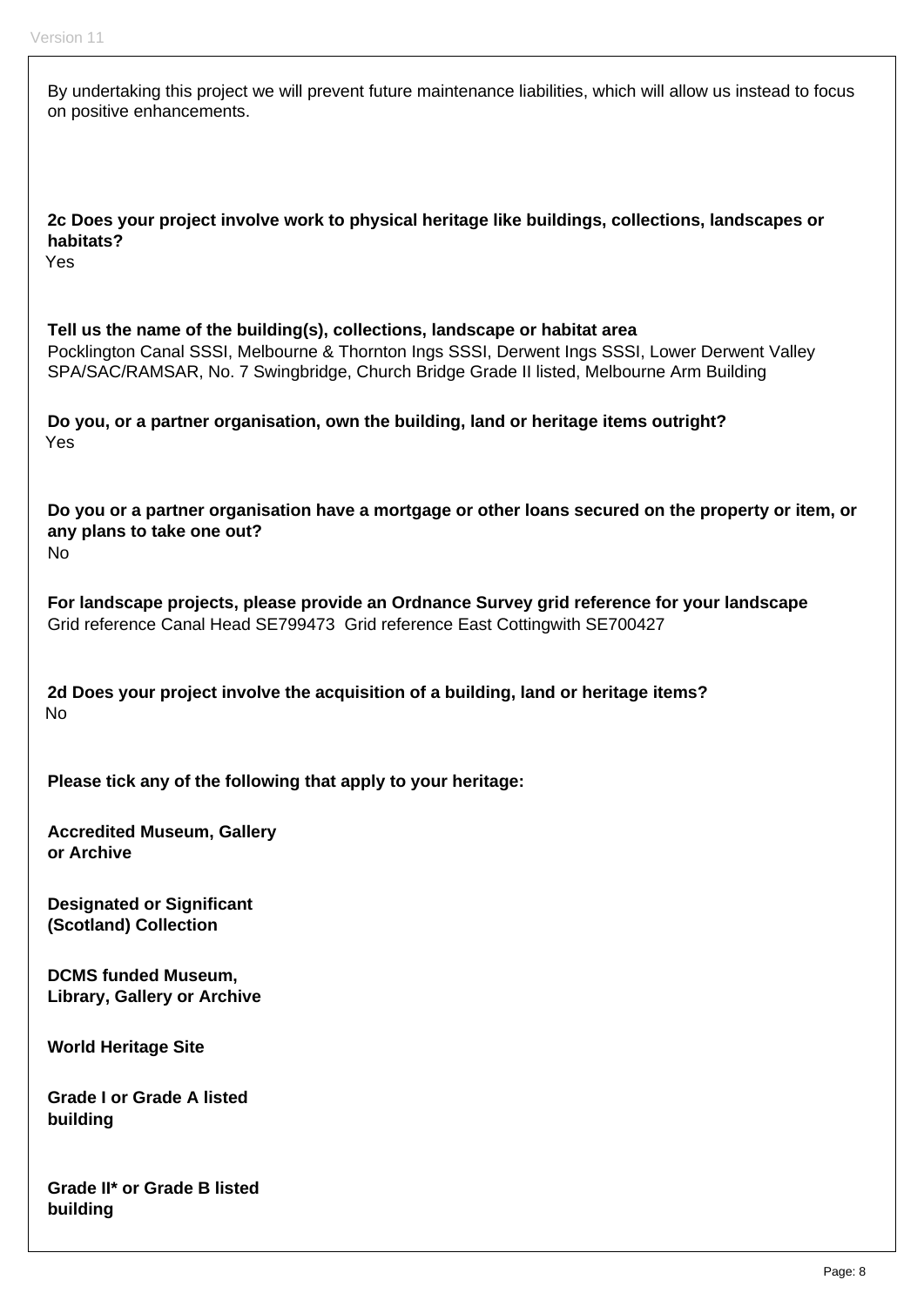| Grade II, Grade C or Grade<br>C(S) listed building                                                 | $\times$ |
|----------------------------------------------------------------------------------------------------|----------|
| How many buildings of this type are included in your project?<br>One                               |          |
| <b>Local list</b>                                                                                  |          |
| <b>Scheduled Ancient</b><br><b>Monument</b>                                                        |          |
| <b>Registered historic ship</b>                                                                    |          |
| <b>Conservation Area</b>                                                                           |          |
| <b>Registered Battlefield</b>                                                                      |          |
| <b>Area of Outstanding Natural</b><br><b>Beauty (AONB) or National</b><br><b>Scenic Area (NSA)</b> |          |
| <b>National Park</b>                                                                               |          |
| <b>National Nature Reserve</b>                                                                     |          |
| <b>Ramsar site</b>                                                                                 | $\times$ |
| <b>Regionally Important</b><br><b>Geological and</b><br><b>Geomorphological Site</b><br>(RIGS)     |          |
| <b>Special Area of Conservation</b><br>(SAC) or e-SAC                                              | $\times$ |
| <b>Special Protection Areas</b><br>(SPA)                                                           | $\times$ |
| <b>Registered Park or Garden</b>                                                                   |          |
|                                                                                                    |          |
|                                                                                                    |          |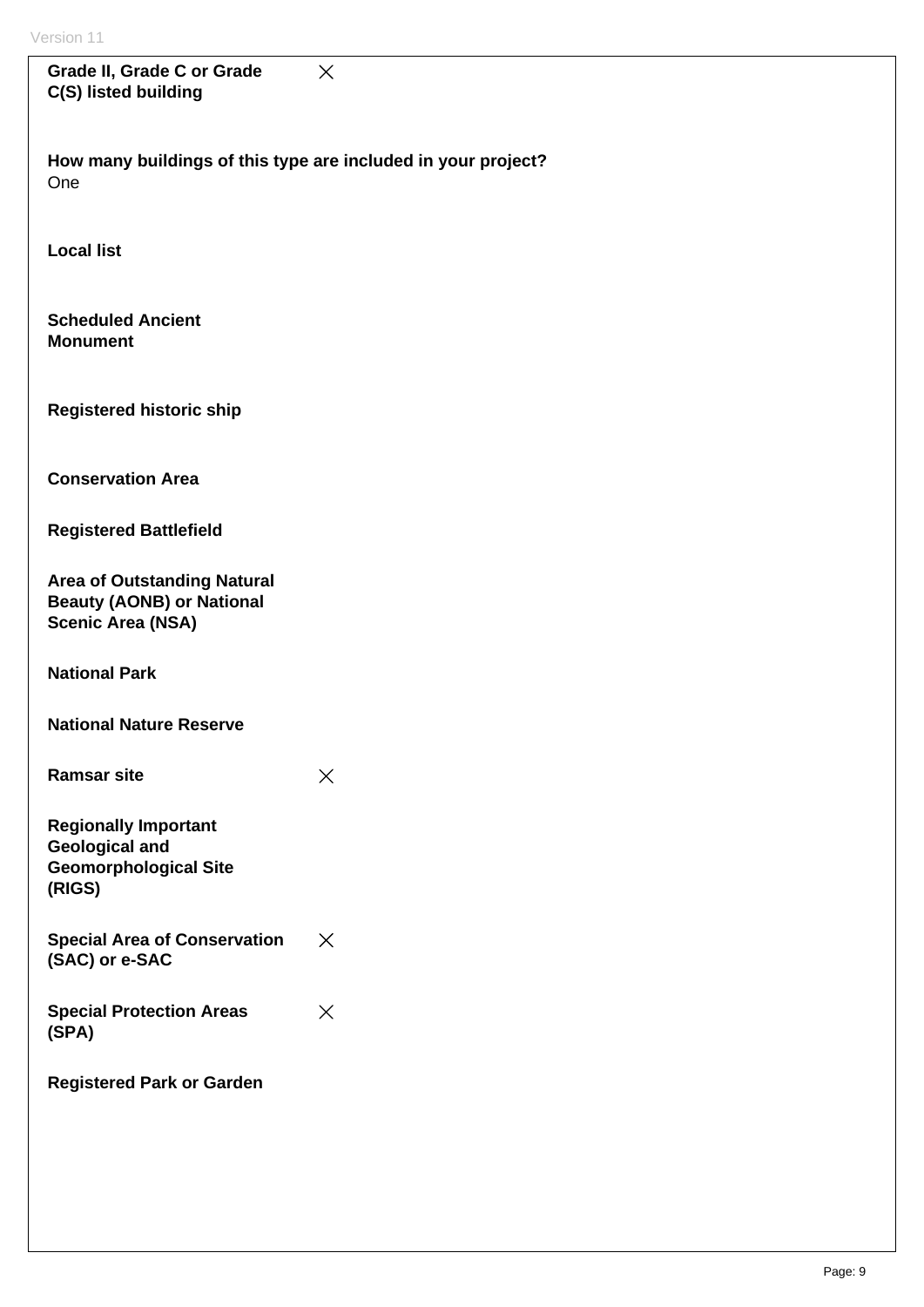## **Section three: Your project**

#### **In this section, tell us about your project. Make sure you include all your planned activities, and capital works if applicable.**

#### **3a Describe what your project will do.**

Development Phase:

Due to its natural and built heritage significance, the canal presents many opportunities and challenges in terms of its management. We will use our nine month development phase to co-ordinate and produce a number of plans which will form the backbone for the future balanced management of the Pocklington Canal. These documents will consolidate existing information about the canal and wider landscape in a clear and cohesive manner. The results of these plans, and in particular the Conservation Management Plan, will inform the delivery phase of our project and all future plans for the canal beyond the lifespan of its funding from HLF.

Delivery Phase:

Our project will deliver a range of natural and built heritage capital works which will be the springboard for a programme of exciting activities which will allow people to learn and become engaged with their local heritage.

Using the findings of a study undertaken this year which looked into SSSI management requirements, we have identified and prioritised the works that will have the most positive impact on the condition of the SSSI. Our project will mitigate the decline by removing in channel vegetation and undertaking tree management to reduce the level of shading at key points along the length of the canal.

1) Improvements to the natural heritage:

Our project will focus on the upper non-navigable reaches of the canal. A combination of shading by trees and the channel becoming choked by one or two dominant plant species threaten the special interest of the canal. In order to address these problems, a targeted programme of works will be implemented.

We will implement the recommendations of the study relating to essential works that will halt and improve the current decline of the Pocklington Canal SSSI. This document identifies priority management and includes 3.5 km of in-channel vegetation management, and works to reduce over-shading along a further 2.5 km. In-channel vegetation management will involve the removal of vegetation including roots of emergent plants by bank side or amphibious machine depending on the location, in order to create areas of open water.

This combined with works to reduce over-shading including felling, coppicing, pollarding and crown lifting trees will allow aquatic plants and invertebrates to re-colonise sections of the canal from where they have disappeared and expand into new sections of the Canal. These works will result in a canal supporting the rich and attractive diversity of plants and animals for which it is renowned.

We will also seek to eradicate the non-native invasive plant Himalayan Balsam from the canal through a programme of mechanical removal and if necessary herbicide treatment.

In addition to the improvements to the natural heritage these works will also have the added benefit of providing open vistas of the canal to visitors and will increase the opportunities interpret the canal

2) Improvements to the built heritage:

Church Bridge will be repaired and restored in a manner that is fitting for a listed building of this quality. Each brick will be carefully examined, and those that have suffered damage will be removed and either turned or replaced by a matching brick, using lime mortar. Repairs will be carried out to the stone dressings where required and will be re-pointed where appropriate. Examples of a similar project undertaken on another brick bridge on the canal are enclosed along with images of Chruch Bridge.

At No 7 Swingbridge we will modify parapets so as to resemble the appearance of the original bridge, whilst retaining its present deck, dimensions and carrying capacity. This will involve the provision of more authentic verticle-centre posts and the introduction of these posts and stays will replicate the original appearance. It is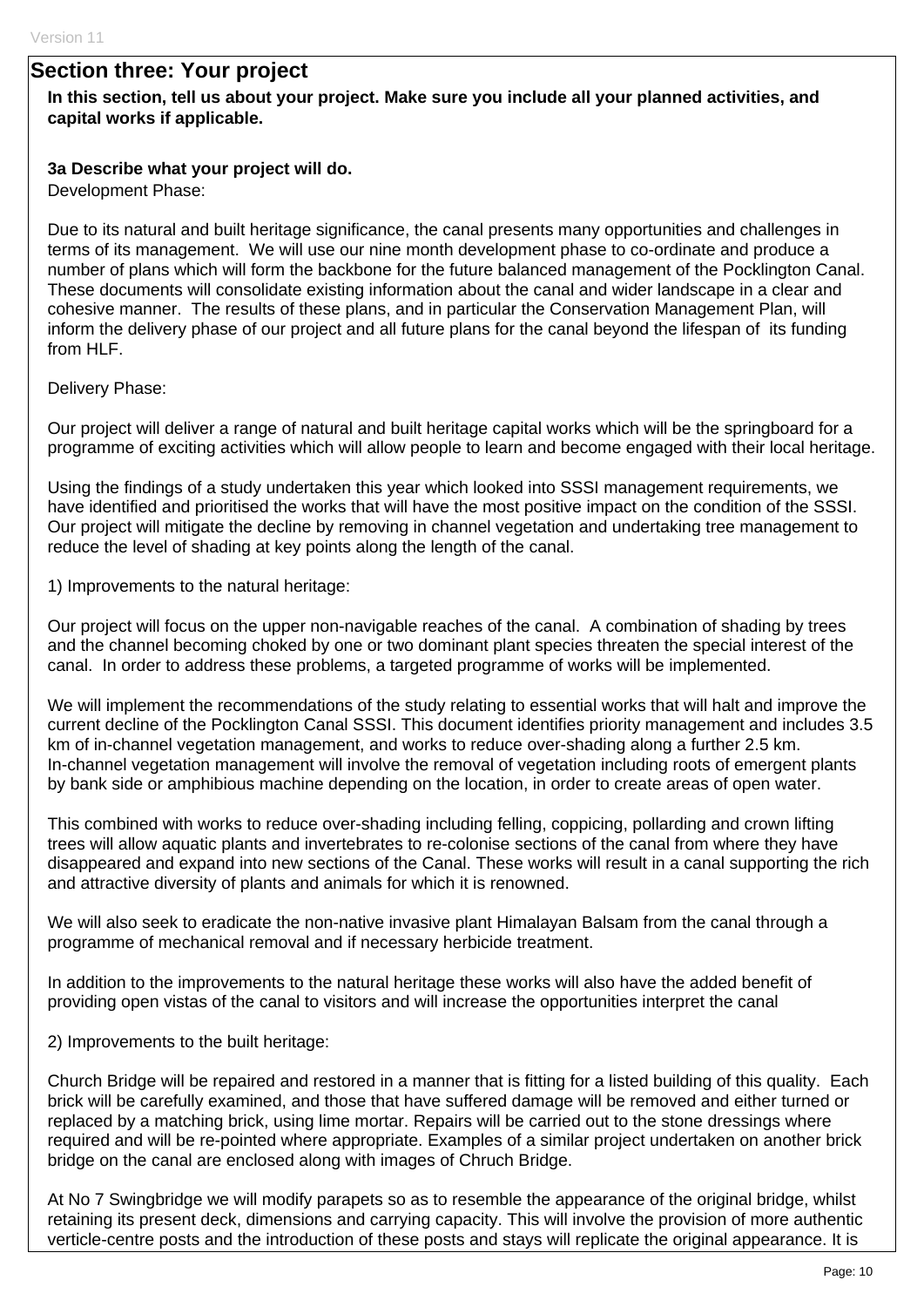also proposed that the bridge recess and abutment should be reconstructed in brick and stone to a design that closely resemble the original. Images of the original bridge are enclosed within the supporting documents.

Canal & RIver Trust towpath surveys suggest that people visit like to visit waterways to view and enjoy heritage. Works at this site will improve the heritage value of the bridge and will be an example of how volunteers can make a tangible, positive difference in improving the quality of the heritage 'offer' for visitors.

#### 3) Improvements For People:

People are at the heart of this project. We will provide an inclusive, welcoming, informative and fun reason for people to visit the canal enjoy and appreciate its diverse heritage. The canal and local landscape is alive and buzzing with creatures, birds, stories and histories just waiting to be told. Using a varied and engaging range of media we will design and install an interpretation scheme which will inform, delight, engage and educate visitors to the unique nature, not only of the waterway environment, but of its important context within the wider landscape.

The scheme will deliver our requirements to sensitively zone public areas to communicate messages about responsible recreation, encouraging people to modify their behaviour to help protect biodiversity rather than expressly excluding them. We will avoid conflicts between different visitor groups by using a method of zoning-sharing the canal and its towpath in time and space so that impact of recreation activity and conservation are carefully managed and the risk of harm avoided. Activities and interpretation will be planned in those areas which are robust and capable of supporting interpretation provision and community activities.

Areas of the canal which are highly sensitive due to their nature conservation importance, and therefore vulnerable, will be left undisturbed and interpretation and information will be provided to explain why visitors are being asked to avoid certain areas not only to the canal, but the wider landscape of the Lower Derwent valley and the York Selby Triangle.

A detailed Interpretation brief has been included within the supporting evidence of this application. We will provide opportunities for people, through activities events and interpretation, to get involved in some way with future canal restoration/conservation activity, or simply have a more enjoyable and informed visit.

An Access Audit comissioned recently by CCT has identified a number of locations which are suitable for disabled access from their adjacent land. These opportunities for linkages will be explored through the development of the interpretation plan.

4) Improvements For The Community:

The canal is already a stunning, free resource for the local community to utilise and gain benefit from and this can be enhanced through a number of different ways. When developing activity resources for the canal, we will consult with the local community so that they can have an input into the development of our proposals, especially when developing our canal code of practice, which will empower people to take ownership of their special, local environment. CCT will also be a key partner in the development of the interpretation and resources to ensure that we are taking full and appropriate consideration in relation to the wider environment.

We will run green gym activities and guided walks, providing opportunities for local people to participate in outdoor activities that enhance their health and wellbeing. We will provide volunteering opportunities so that a varied set of skills can be gained. We will develop canal-specific educational resources for local schools, so that more children will be encouraged to use the canal as an outdoor classroom.

In addition to its national conservation significance, relatively common species such as herons, mute swans, mallards, kingfishers and dragonflies have a high social community value. They provide much pleasure and provide contact with nature for a wide range of visitors and the local community.

#### 5) Activities:

We will recruit a Project Officer who will manage the delivery of our Activity Plan. Its aims are to build capacity by increasing opportunities to volunteer, to improve the waterway environment, to raise awareness and improve enjoyment, to promote and protect the local landscape, add value to visits and provide opportunities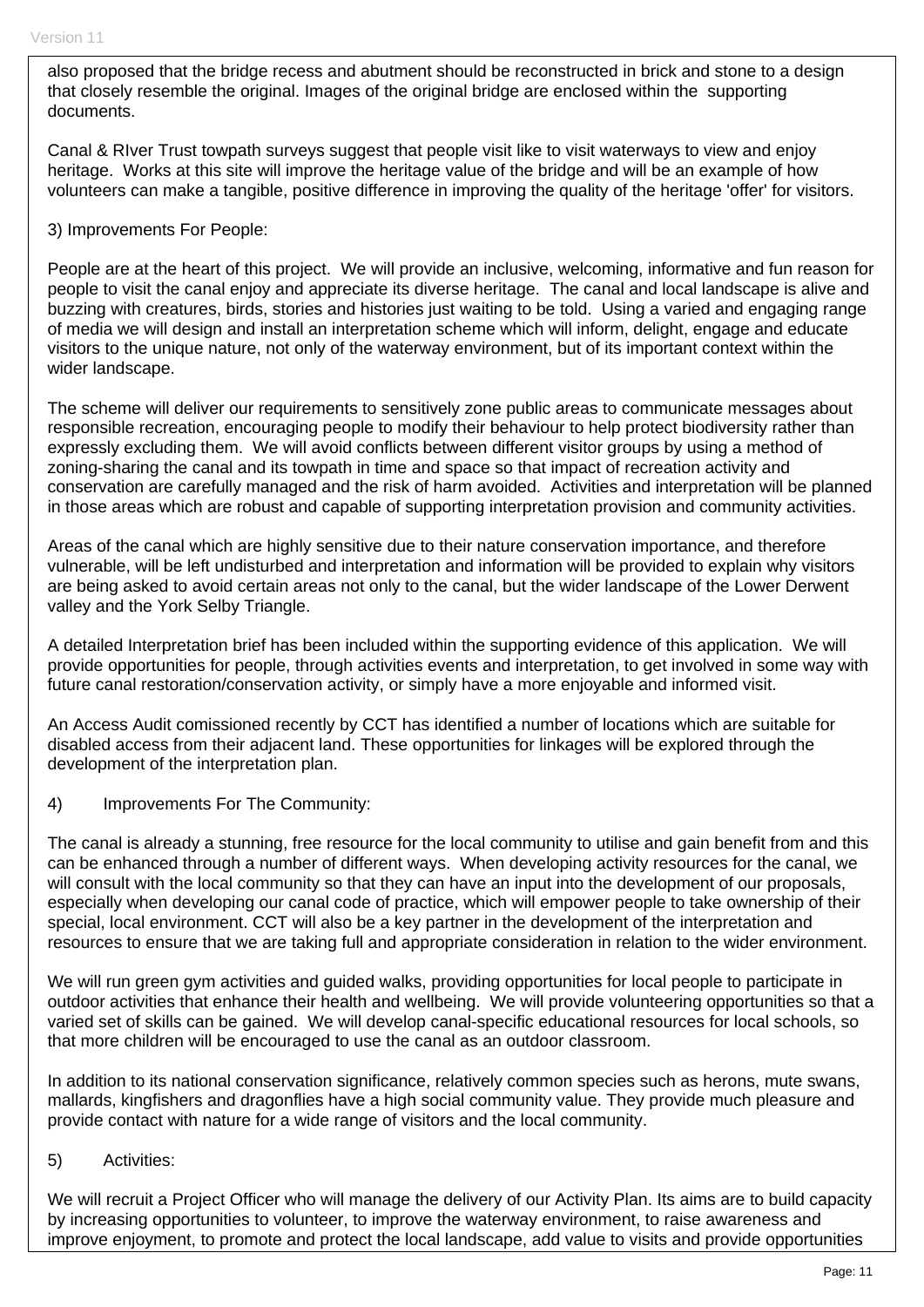for people to gain new skills. We will deliver a selection of activities working with partners including Natural England, Pocklington Canal Amenity Society (PCAS), East Riding of North Yorkshire Council and the Trustees of the CCT to deliver a range of activities that people said they would like to participate in. Suggestions include the following:

Habitat Maintenance, Vegetation Management, Species and Habitat Monitoring, Making bat and bird boxes, Hedge Laying, Lime Mortar Works, Creation of picnic areas and spaces for conservation activities, Thematic Events, Willow making, Community Canal Festival, Creative Writing, Photography and Artworks, Waymarker Design for young children, Oral History Recording, Kayaker and Angling Taster Sessions, Bird Watching with digital links to neighbouring wetlands, Bat Walks, Heritage Open Days, Healthy Walking Activities, Boat Trips, Green Gym Activities, Guided Walks, Family Activity Packs and Educational Resources.

#### **3b Explain what need and opportunity your project will address**

1) Built Heritage:

The Grade II listed Church Bridge is in need of physical repair, but this is the perfect opportunity for volunteers to play a key role in improving this iconic structure. The skills learnt in researching, recording and practical use of lime mortar will provide people with the 'building blocks' to undertake repairs to other heritage assets along the canal.

No. 7 Swingbridge is an opportunity to reinterpret original heritage design features which have all been lost on the remainder of the swingbridges on the canal. Sited next to Melbourne mooring arm this swingbridge is easily accessible for visitors and will be used as another volunteer demonstration project inspiring people and showing what can be achieved when interpreting heritage that has been lost.

2) Natural Heritage:

The Canal's natural heritage is in decline. Our project will halt and reverse this decline by implementing a prioritised targeted management regime to improve and maintain the condition of the SSSI.

Visitors and special interest groups are attracted to this waterway because of its rich biodiversity, but access to view the waterway is limited. Our project will not only halt the decline of the SSSI but it will open up vistas of the canal from the towpath which currently lies hidden by thick vegetation.

This project will ensure that we manage and explore opportunities for people to become involved with its future monitoring and management of habitats for species. With increased volunteer involvement, this will help garner ownership of the canal and provide support for on-going landscape management.

#### 3) People and Communities:

With a wealth of history, restoration stories, unique habitats and day visitors, there is surprisingly little visitor interpretation or provision on the Canal. Our project will seek to provide an interpretation scheme whilst protecting the intrinsic interest of the Canal through a 'sensitivity zoning' scheme. The scheme will fill the gap in current provision, not only to those simply wanting some basic information but also to those seeking a detailed experience. It will therefore cater for learning at different levels of interest.

The scheme will also provide an opportunity for people to expand their learning via opportunities to become active participants in the management of the waterway as a volunteer, or work with other local interest groups to 'adopt' a stretch of waterway to look after.

It is also be important to promote the waterway to people within a wider landscape which is regionally and nationally significant. We will work with partners to promote the waterway as a location within the York, Selby Pocklington visitor triangle and we have made links with the Carstairs Countryside Trust (CCT) to explore joint opportunities for training, learning, shared interpretation areas and linked vantage points to view rare migratory birds without disturbing the habits on which they depend throughout the year. Work currently being undertaken by PCAS to improve towpaths will also add value to the proposed interpretation scheme in terms of accessibility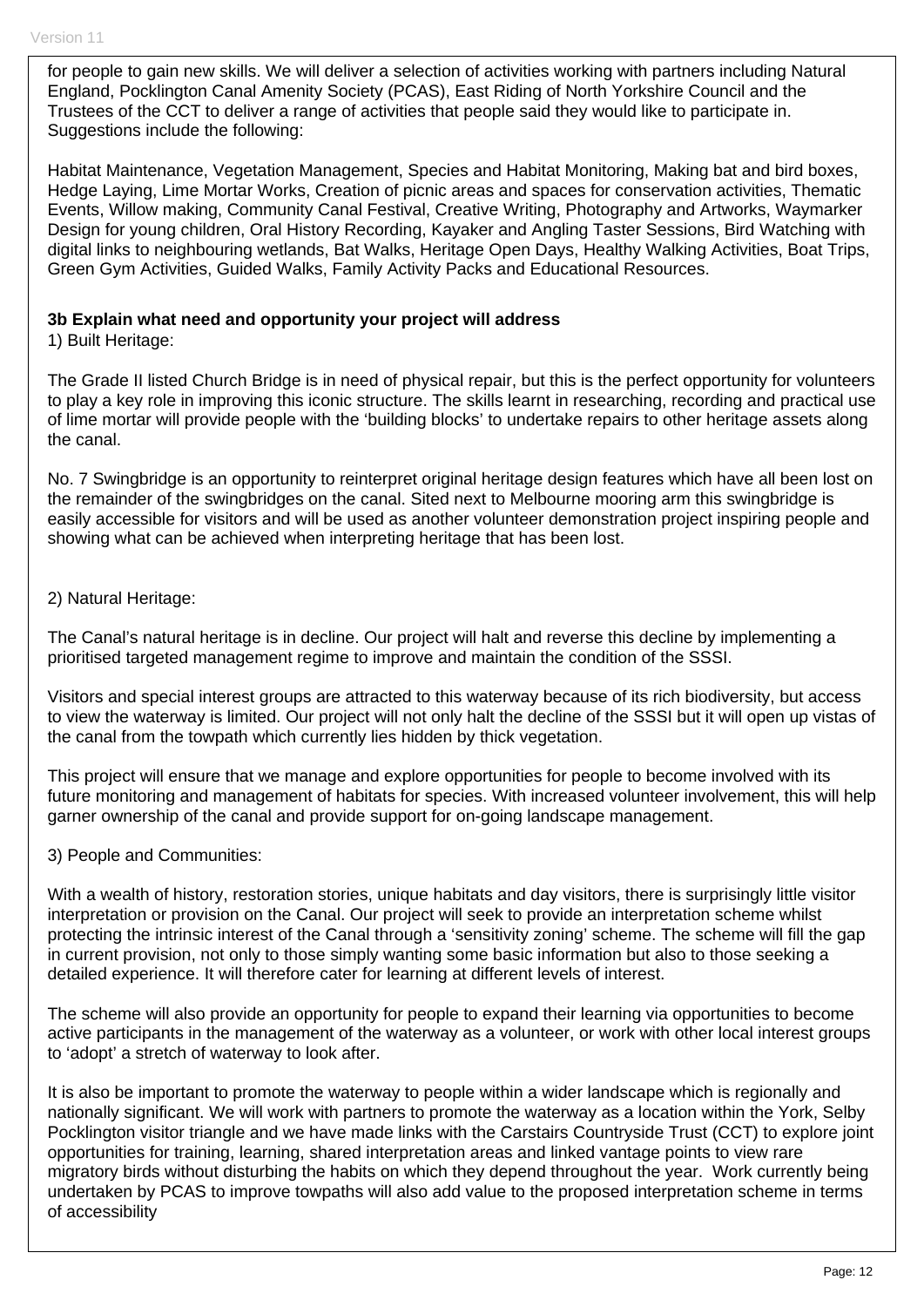Another opportunity is that of changing perceptions of who canal users are. At a time when access to heritage is maybe seen as the preserve of the wealthy, this project opportunity will aspire to reach a variety of audiences and is highly accessible – no cost, no opening hour restrictions (except for boaters), no intellectual and very little physical access barriers.

"The majority of boat owners using the waterways are male (79%), and above 55 years old (62%) but in terms of overall visitors there is greater diversity, in particular lower socio-economic grades areas prominent as higher grades. For all canal visitors, there is a slight under-representation of very old and younger people, of females, of people from ethnic minorities and of people from the C2DE social grades. This reflects the general pattern of visits to the outdoors." (Impact assessment for moving inland waterways into a new charity in England and Wales, DEFRA, March 2011).

#### **3c Why is it essential for the project to go ahead now?**

Partners have long recognised the importance and value of the Pocklington canal and in more recent years have been working together to ensure that it is appropriately managed for all interests. They have been supporting the Canal & River Trust as landowners via a number of key stakeholder groups most notably the Pocklington Canal Liaison group which meets quarterly. The Pocklington Canal is the priority project for the Trust in Yorkshire who are keen to realise the opportunities it holds for heritage, people and communities.

Key drivers for this project are the decline in the condition of the SSSI and community and stakeholder desires and aspirations to see more activity on the canal, with a long-term aspiration to restore it to full navigation. There is much goodwill within the local community for the canal and we want to capitalise on this before the public consultation work becomes dated and irrelevant and before people begin to lose faith through lack of action by partners.

The availability of match funding is also a key element in terms of appropriate timing. All partners are currently in a position to make a financial match contribution to the project, but there are competing pressures on these finances, in particular within the public sector. It is a real concern that with the passage of time this window of opportunity is very likely to close.

Looking more widely across the whole of the Lower Derwent Valley and the York, Selby, Pocklington Triangle a momentum has been building through the collaborative works of Natural England (LDV National Nature Reserve) and the Carstairs Countryside Trust. Our project dovetails with Local Plan proposals that a Lower Derwent Valley Plan be formulated to harmonise thinking about the area between the three local authorities concerned (Selby, York and East Riding).

These plans are now nearing completion. Add to this the East Riding and North Yorkshire Waterways Partnership which is progressing towards a similar focus and it is clear that this is a moment in time for the area which will not be repeated. CCT trustees have confidently stated that: " if these elements are all brought together now then we will not only have demonstrated the will to protect this exceptional place, but will have placed all the parties in a position with a resource - built cultural, historic, agricultural and environmental that is not only of national, but of 'world stage' quality - the Lower Derwent valley, including the canal is the York Minster of the environmental world".

#### **3d Why do you need Lottery funding?**

We have already secured match funding towards this project and will continue to pursue alternative avenues including landfill and trust funds throughout the project's development phase. However, funding for unrestored waterways is limited, Heritage Lottery Funding, with its focus on Heritage, People and Communities, is a perfect match for our project which provides a balance of outcomes for each.

They also mirror the Canal & River Trust's aspirations for our waterways in Yorkshire in terms of realising opportunities for people, places and prosperity. This is outlined in our developing strategic plan for our Yorkshire Waterways entitled 'Changing Lives Together'.

This plan, which will be finalised during our project development phase in December 2013, reflects these themes and includes the Pocklington Canal as our key priority project in Yorkshire. Through our experience in delivering other waterway projects, we also know the impact that HLF funding can have and how it makes a real difference to people's lives in terms of an improved environment and opportunities to learn and become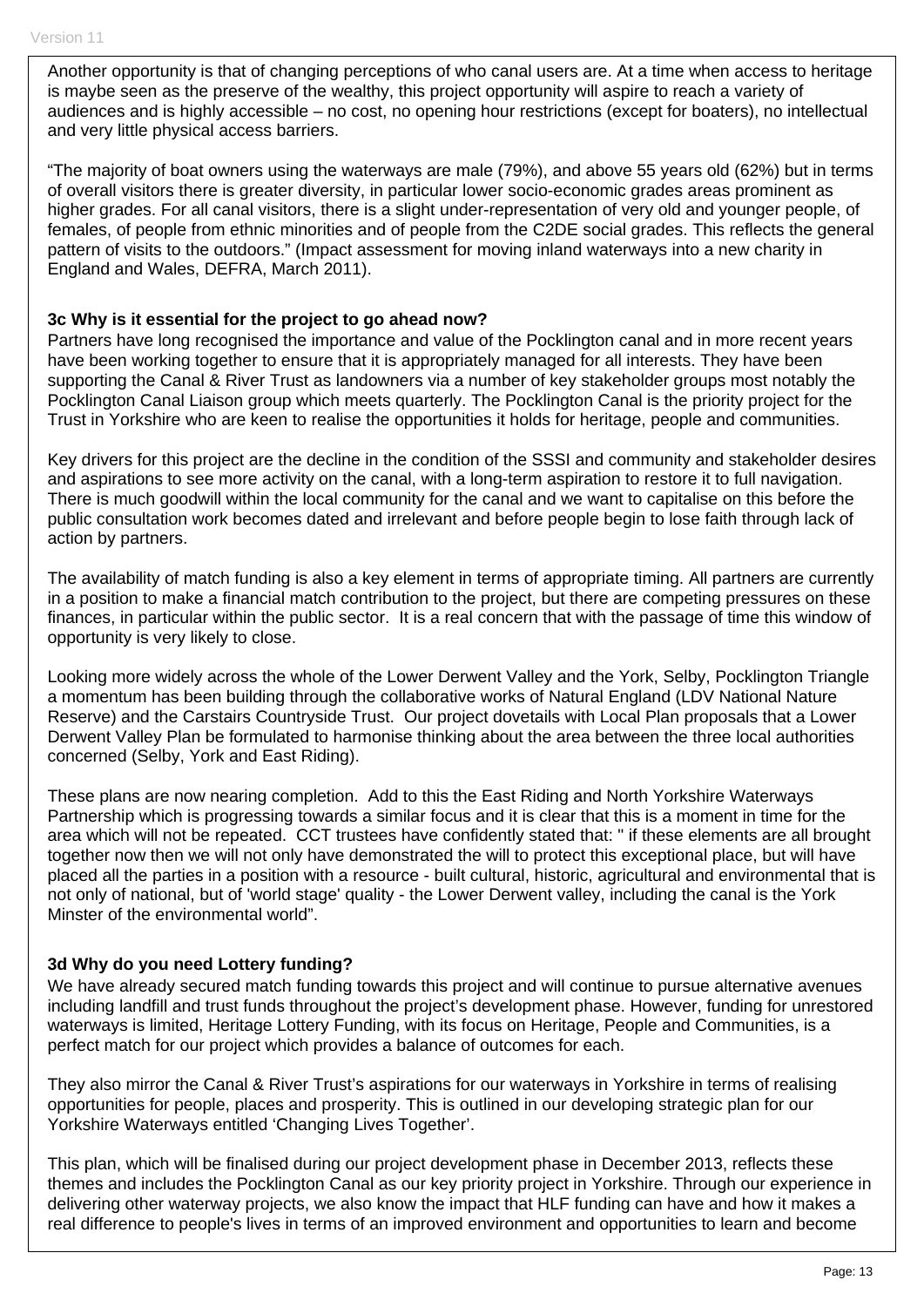involved. The seal of approval from HLF is also a badge of 'quality' and gives confidence to other potantial match funders that the project is high quality, value for money, sustainable and engaging.

The challenges and practicalities of managing this canal due to its designations means that costs to undertake essential works are beyond the remit of waterway and partner budgets. Specialists are required to undertake key major elements of this project and with available match funding will require significant contributions from Heritage Lottery Fund.

The project also delivers a number of more local priorities highlighted in the East Riding & North Yorkshire Waterways Partnership's 'Waterways Strategy 2012-2020', which was agreed by over 60 partners.

**3e What work and/or consultation have you undertaken to prepare for this project and why?**  The origins of this project began with the establishment of the Pocklington Canal Amenity Society (PCAS) in 1969 and before then their predecessors, with their vision, passion and determination to ensure that the Pocklington Canal and its environment were protected. A huge amount of time and effort has been undertaken by PCAS over the years who continue to work tirelessly to raise funds by donations to help restore precious canal structures and habitats. Their volunteering effort, which is now an ageing and

dwindling membership is clear evidence of their continued passion and pride for this waterway.

Recognising the need to be more proactive in the management of the canal, and in support of the work of PCAS in 1999 The Pocklington Canal Liaison Group (PCLG) a group of key organisations, began to work in partnership, pooling their interests and resources, thereby bringing greater benefits to the canal. These partners include East Riding of Yorkshire Council (ERYC), Natural England, the Environment Agency, Canal & River Trust, PCAS and English Heritage. This group has developed into the main driving force for all activities relating to the canal.

Another important and influential partnership is the East Riding & North Yorkshire (ER&NY) Waterways Partnership, which was established in 2011 to bring partners together, agree overarching balanced priorities for the region's waterways and work together to achieve them. The Pocklington Canal Project is a flagship scheme for the Partnership, and is being used as a template approach to develop initiatives on other Partnership waterways. Thanks to the ER&NY Waterways Partnership, funding was made available via the LEADER CWWW programme to produce the Pocklington Canal, Audience, Conservation and Interpretation Plan (ACIP)

A steering group, including members of PCLG, managed the development of the ACIP until it was launched into the public domain in 2011. The document was key in illustrating and evidencing through extensive consultation efforts, the canals' importance and value to the local community and stakeholders. This steering group still plays a vital role in the development of projects relating to the ACIP, and have worked together to produce this bid and will oversee the project delivery.

Community interest in the canal is high, and reaction to the consultation was overwhelmingly positive. Over 300 people completed a survey asking respondents to choose a preferred option for the canal's future enhancement, and of these 75% returned detailed comments about why they felt that the canal was important to them. This provided valuable information as to what direction a funding bid should take.

Younger members of the community were also able to offer their input through a travelling 'roadshow'; over 100 creative responses were received. The report also illustrates the canal's value as a venue for 'nature tourism', setting forth how a sensitively planned approach can contribute to the effective conservation of the canal, whilst contributing to the local visitor economy.

The ACIP illustrates how important the Pocklington Canal is for local people. It is highly valued for both its rich natural heritage, and its evocative built environment, but it is also a place for quiet recreation, relaxation and reflection, including walking, angling, boating, bird watching and photography, amongst a number of other pursuits.

The canal needs be managed and developed in a way that protects its unique built and natural heritage, whilst allowing the public to continue to enjoy the canal in new and interesting ways. The results of the ACIP and the consultation that was central to it have driven a set of agreed partnership objectives for the Pocklington Canal, and the content of this funding application.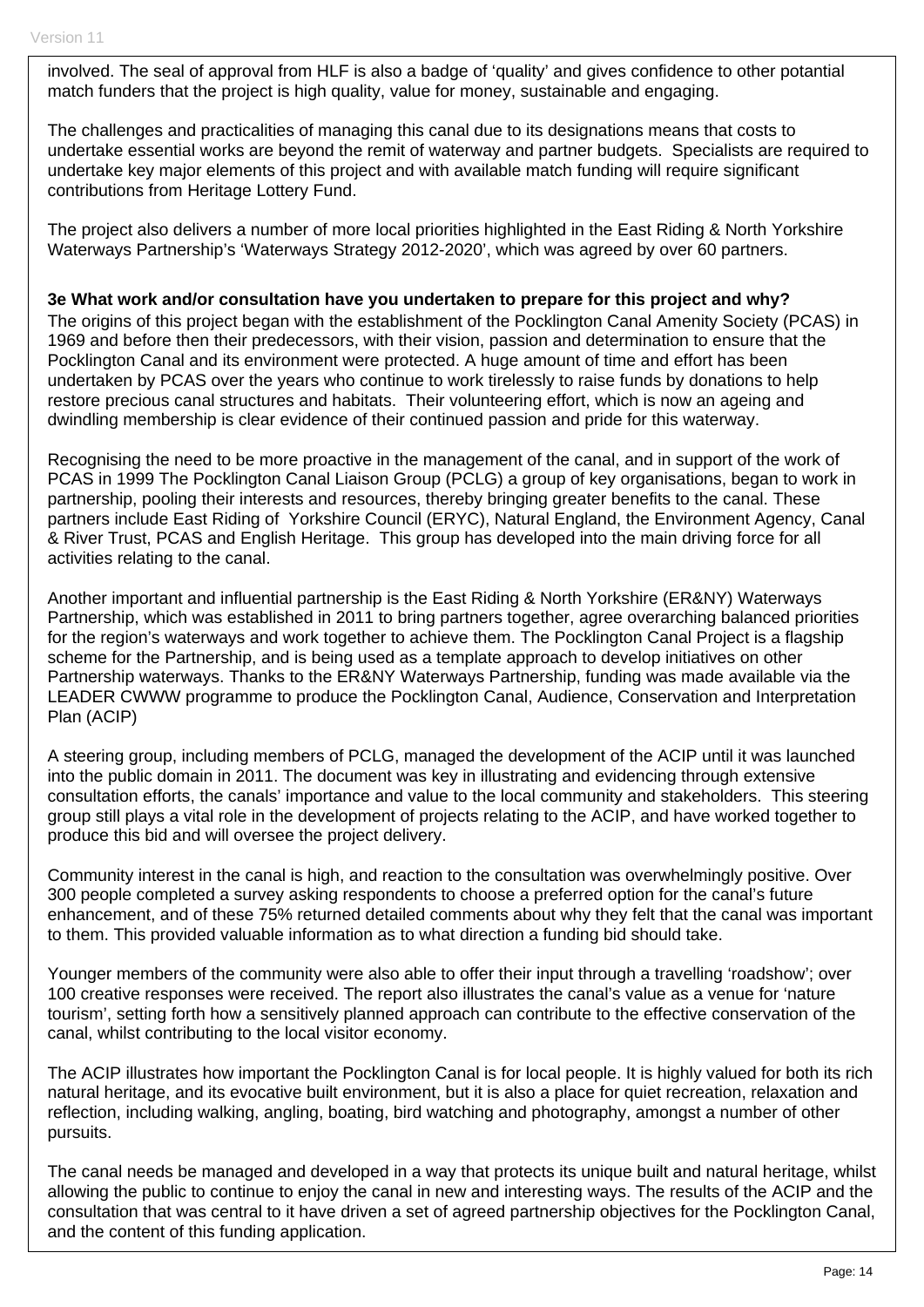Another important partnership between Canal & River Trust, English Heritage and East Riding of Yorkshire Council led to the development of a Heritage Partnership Agreement (HPA). The HPA exists to create better and more streamlined management of the historic assets of the canal. HPA's have been promoted by English Heritage to speed up the existing consents regime, to enable works to be carried out more efficiently and effectively, to protect the significance of complex heritage sites like the Pocklington Canal. Our proposed works will fall within this agreement.

Partnership working on this unique waterway has captured the hearts and minds of not only key organisations but volunteers and the local community and has been key in developing a strategic approach to the management of its built and natural environment.

As a new charity this project is fully supported by the Canal & River Trust Board and has been identified as the priority project in the Yorkshire Region. Almost 50% of the population lives within five miles of our extraordinary network of canals, rivers and towpaths, yet until recently many people have had few opportunities to get involved in its present wellbeing or to shape its future.

Working together, partners have also used feedback from our failed bid in 2012 to recognise the need to ensure that we achieve value for money on all aspects of the project and to ensure that all capital works do not stand alone, but are central and catalytic elements of our future plans. During our options appraisal, we considered the including a towpath scheme to improve access to a 1 mile section of canal.

Although an essential piece of work, the cost benefit was difficult to justify for a relatively small length of towpath. We therefore agreed that PCAS, working with the Waterway Recovery Group could fund and undertake this work during 2014 as an independent volunteer project. We also felt that improvement works to two popular built heritage structures would have more appeal and benefit to visitors and provide opportunties for volunteers to gain new skills.

We also considered canal resoration activities, but agreed that we needed a phased, planned approach to this and much more feasibility work needed to be undertaken. By building capacity for volunteering effort, raising awareness, increasing the value and securing evidence of the success of our project, we will be in a better position to secure the levels of match funding required to support future restoration activities.

All of these factors have led us to submit this revised bid.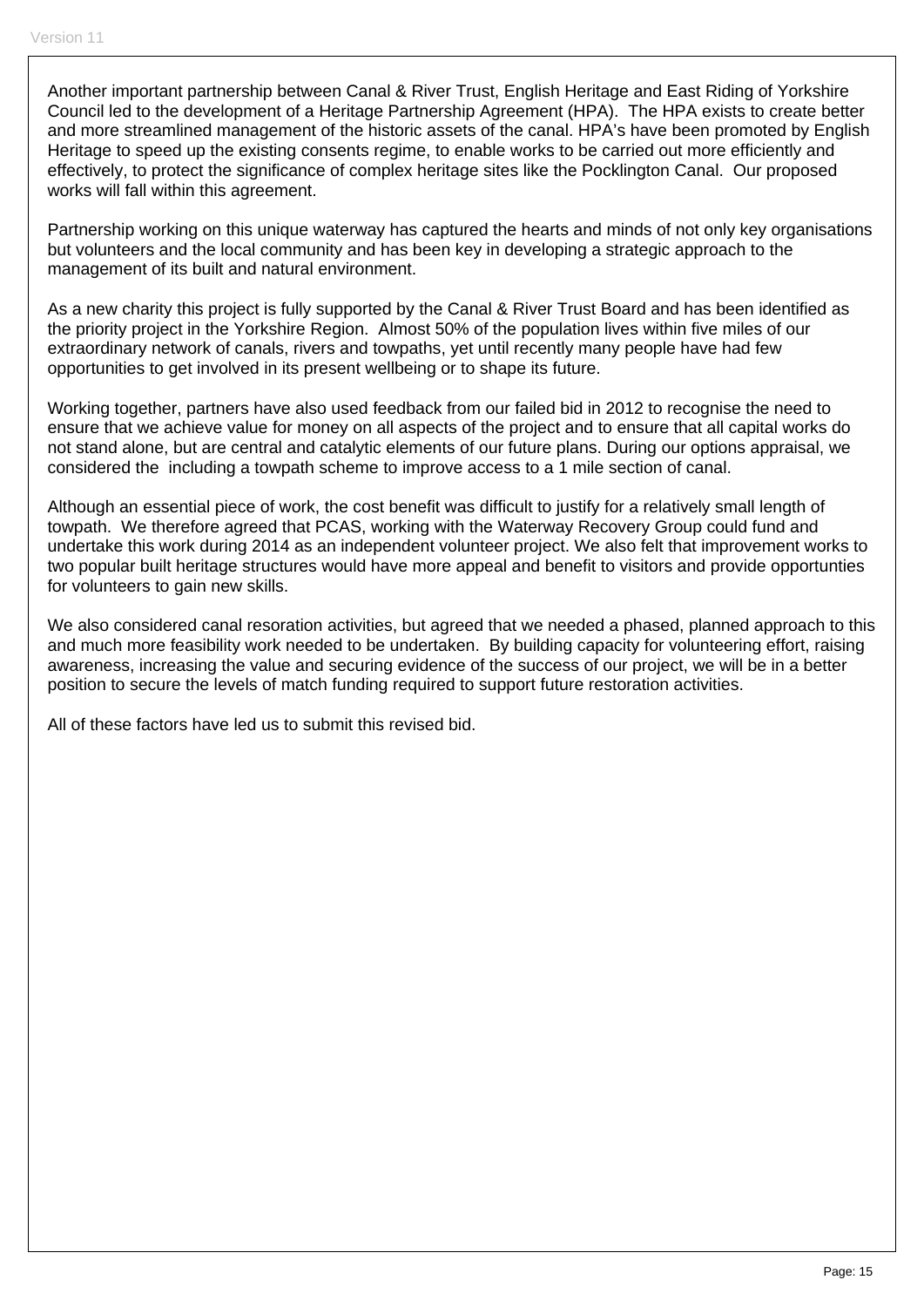### **Section four: Project outcomes**

#### **In this section, tell us about the difference that your project will make for heritage, people and communities.**

#### **4a What difference will your project make for heritage?**

Natural Heritage:

This project will have a measureable and positive impact on the natural heritage of this waterway. In undertaking the proactive management of the SSSI we will not only halt its decline but actively make sustainable improvements, supporting the natural heritage of the canal environment into the future.

We will make a positive difference by:

• Restoring open water habitats along 3.5 km of canal allowing for re-colonisation of aquatic plants and invertebrates.

• Reducing over shading along 2.5km of canal allowing for re-colonisation of aquatic plants and invertebrates.

- Creating new visible sections of canal from the towpath
- Eradicating the non -native invasive plant Himalayan Balsam from the canal

• Ensuring sensitivity zoning and other measures to ensure other aspects of the bid do not compromise the national and international importance of the canal and its surrounding landscape.

• Undertaking Habitat Monitoring activity to monitor impact of our work

• Delivering 10 'Great Nature Walks, Talks & Trips' each year which will welcome a total of 300 visitors, exposing them to our special heritage

• Promoting the project by ensuring 6 positive PR stories will feature in the media relating to these works, broadening the reach of our heritage

• Recruiting 10 full-time equivalent volunteers to work on natural heritage activities, providing them with skills to keep our project sustainable

#### Built Heritage:

The repairs and improvements to the two built heritage structures, Church Bridge and No. 7 Swingbridge will be a showcase for what can be achieved by specialist staff and volunteers working together. Not only in terms of physical improvements and introducing visitors to the canal design features that have previously been lost, but in the sharing and passing of traditional heritage skills and knowledge for future restoration activities.

We will make a positive difference by:

• Recruiting10 full-time equivalent volunteers to gain skills, improving heritage structures

• Showcasing the beauty of these structures at events demonstrating what can be achieved into the future on other structures on the Pocklington Canal and wider inland waterways network

• 6 positive PR stories will feature in the media relating to these works, broadening the reach of heritage

• 2 public Heritage Open Days will held focussed around the works to provide an opportunity for people to speak to staff and volunteers about our structures and their place in the local environment

• Delivering 10 'Heritage Hunter Walks, Talks & Trips' each year which will welcome a total of 300 visitors and expose them to our special heritage

#### **4b What difference will your project make for people?**

People have always been at the heart of this project. It was local people who led the early volunteer intervention to stop the canal from being in-filled in the 1950s.

The visitor interpretation scheme is key in providing people with information about the waterway and its place within the wider important landscape, but will educate in a fun and informative way.

In terms of the natural environment it will explain why the local landscape is so sensitive with its easily disturbed bird populations and what we can do when visiting the waterway, to help to protect it by avoiding disturbance. It will tell the story of the canal and its listed structures, and our future plans. It will encourage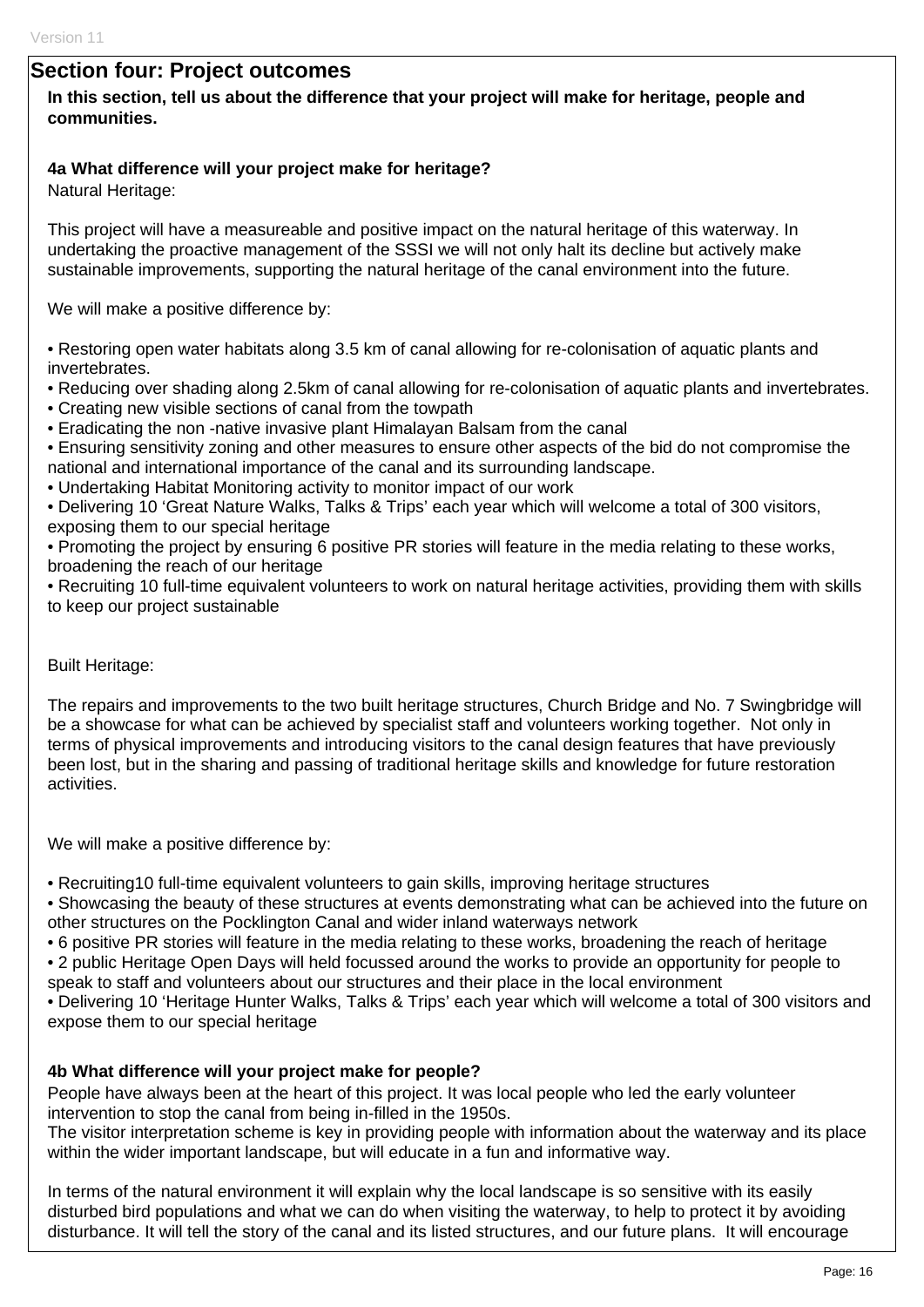people to view waterways and landscapes in a different way and inspire them to start their own heritage explorations, taking more visits, learning, caring and ultimately become involved in some way.

We will make a difference by:

- Providing information to visitors about the waterway's heritage and its wider heritage landscape
- Educating visitors about the environmental sensitivities and the challenges that this brings using a zoned approach to interpretation and activities
- Educating visitors about the built heritage, the story of the canal and how people can be involved
- Delivering an interesting and engaging range of activities for people to experience and enjoy
- Asking people what they want in terms of accessible heritage, assessing and delivering our activities to suit
- Providing opportunities to become involved in the maintenance of our heritage
- Encouraging volunteering activity to learn a range of natural and built heritage skills
- Using the heritage environment to promote activities in new ways, healthy walks etc
- Encouraging opportunities to get together with other members of the community to 'adopt' a section of canal as their own

• Allowing more people to experience the canal heritage from the water though new open vistas and the PCAS trip boat

Improved heritage will encourage visitors to the waterway and surrounding landscape to think about heritage in a new and interesting way and engender a sense of pride via an improved environment, new interpretation and planned activities. We will undertake some minor refurbishment works to an existing building at Melbourne Arm, the base of the volunteer boat trip so that our project officer can be based at the heart of the project and not a remote office.

PCAS currently run a popular trip boat each weekend on the navigable section of the canal. This already provides a fantastic opportunity for people to get onto a boat, 1,749 visitors have so far taken a trip during 2013,some perhaps for the first time and experience this beautiful environment from the vantage point of the water. Whislt the trip boat is running amost at capacity in terms of visitor numbers, our project will enhance this trip by developing new resources which will provide more information about the canal to visitors in a range of interesting ways. These could include a 'Skippers Pack' for children and families and an Activity Information Leaflet for adults which could encourage them to consider undertaking alternative activities on their next visit.

#### **4c What difference will your project make for communities?**

There are a number of active community groups who through the ACIP have expressed an interest in becoming more involved with activities on the waterway. Working with those community groups, our project will provide tangible opportunities in a number of ways which will involve young people, school children, families and older generations for these groups to come together to enjoy and learn about their doorstep heritage and 'get connected'. By undertaking the vegetation management, we will make improvements to the environment for the local community, improving the heritage and biodiversity for people to enjoy.

We will make a positive difference to communities by:

• Involving the local community on the development of the Activity Plan by asking people what they want then assessing and delivering our activities to suit

- Basing the project officer on the canal which places them at the heart of the local community
- Providing opportunities for the community to become involved in the maintenance of our heritage
- Encouraging volunteering so that communities can learn new skills whilst undertaking heritage activities, building a network of waterway ambassadors
- Using the heritage environment to promote activities in new ways, healthy walks etc
- Encourage appropriate opportunities to get together with other members of the community to 'adopt' a section of canal as their own
- Generating tangible enthusiasm for their waterway via volunteering opportunities
- Encouraging them to help us monitor the success of our project
- Recruiting local volunteer 'canal ambassadors' who can be positive promoters of our heritage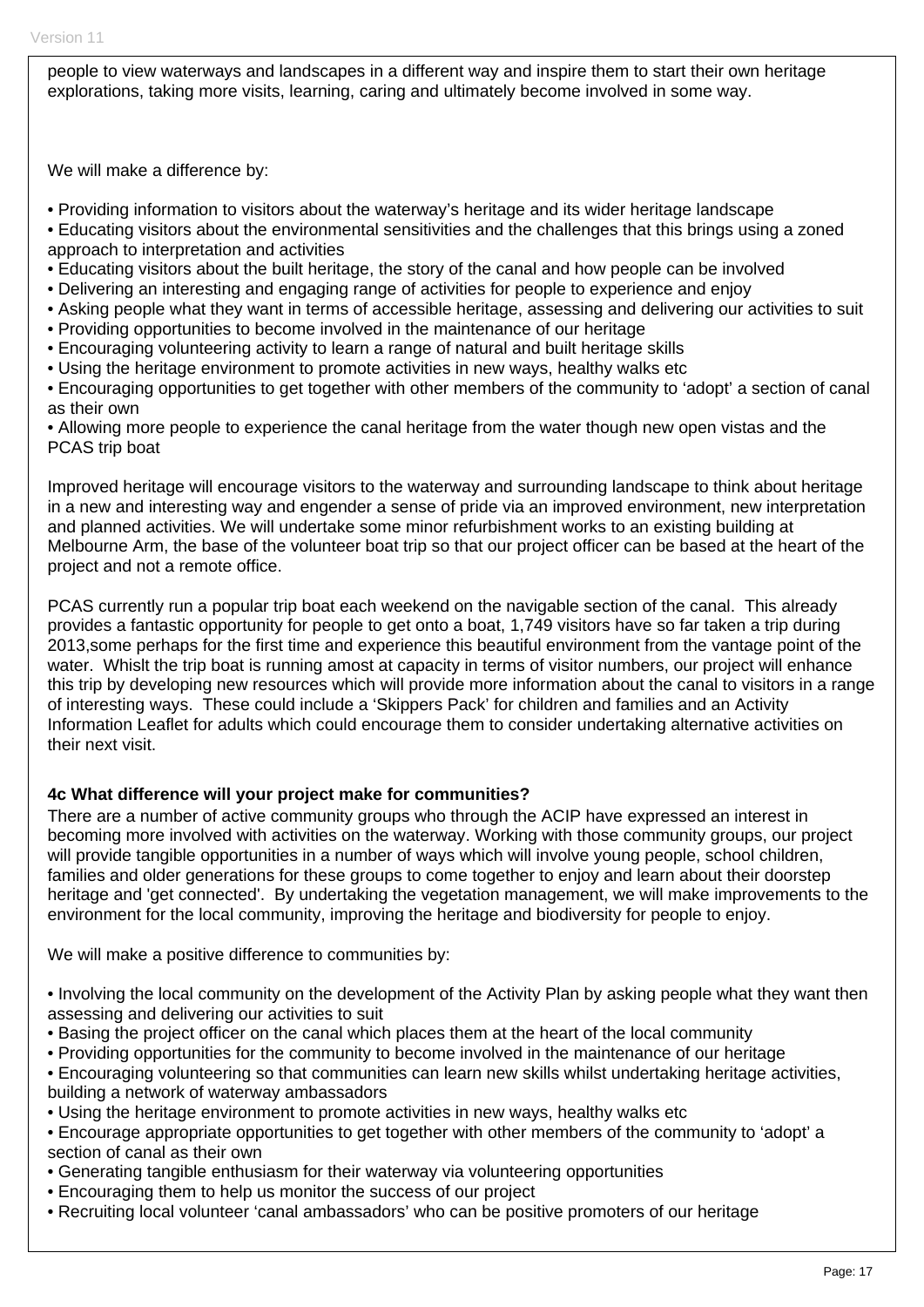**4d What are the main groups of people that will benefit from your project?**  Our project will grow the volunteer effort that is already being on the waterway via PCAS, but numbers are slowly ageing and declining. Our project will inject a new lease of life into their efforts and we will offer opportunities for a wider group of volunteers. During the consultation events, we spoke to a wide range of groups and people who had a keen interest in the canal. These included members of parish councils, local nature groups, anglers, canoeists, bird watchers, boaters, ramblers, picnickers and families. We will offer new educational resources for local schools to integrate into their curriculum and will provide guided walks and activities for specialist interest groups. All visitors will benefit from an interpretation scheme along the length of canal which at the very least will leave visitors feeling better informed about canal heritage. Community volunteers will have opportunities to learn new range of skills which will include: Countryside Skills - habitat management Heritage Skills - traditional lime mortar training, recording and logging Interpretation and Event Management - helping with consultation and the running of events Education Resources - working with the Trust education teams to develop resources for the waterway based on our Explorers pack Survey Work - habitat surveys and visitor surveys The whole of our project location is a heritage feature that attracts visitors, however canals are 'open' locations, as such we have not measured visitor numbers on this waterway. However we will monitor and measure visitors through the lifespan of this project via our activity plan. This will inform us about how many people have visited for the first time, have returned because of the improvements, been enouraged to volunteer, are better informed, had a more enjoyable time etc. **4e Does your project involve heritage that attracts visitors?**  No **4f How many people will be trained as part of your project, if applicable?** 

20

**4g How many full-time equivalent volunteers do you expect to contribute personally to your project?**  10

**4h How many full-time equivalent posts will you create to deliver your project?**  1

## **Section five: Project management**

**In this section, tell us how you will develop and deliver your project.**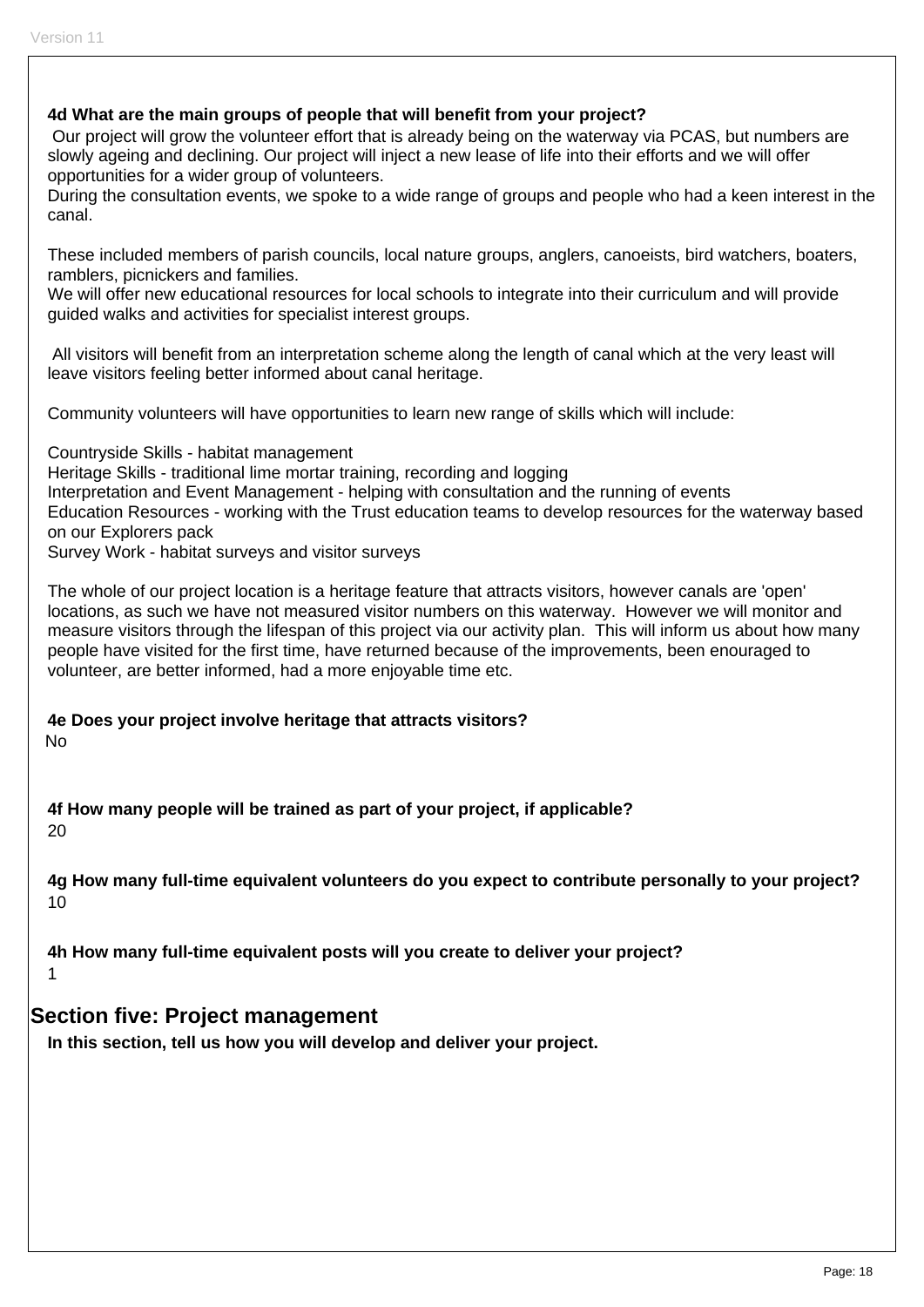#### **Development phase**

#### **5a What work will you do during the development phase of your project?**

Due to the environmental significance of the waterway we will firstly undertake the production of a Conservation Management Plan. This will cover the whole canal and include the natural and built heritage. Due to the experience of staff from the Canal & River Trust and Natural England we propose to undertake this work in-house, using an external consultant for the built heritage and set the framework for all other activities.

Of particular relevance will be the need to take full account of the Regulatory Requirements with regard to the provisions of the Habitats Directive and other protective mechanisms. Due to the experience of staff from the Canal & River Trust and Natural England, and other supporters including the Carstairs Countryside Trust, it is envisaged that they will undertake the environmental elements and a consultant will offer support on the heritage elements. A brief is included within this bid.

We will commission a Visitor Interpretation Plan which will incorporate the themes suggested within the ACIP and any new follow-up consultation results.

We will coordinate a new Maintenance and Management plan, consolidating existing strategies and plans.

We will produce an Activity Plan which will bring the canal and environment to life by providing opportunities for people to get involved.

We will produce a Project Business Plan covering all elements of canal management, activity delivery, budgets, funding, partnerships and marketing.

We will recruit an officer to coordinate the development phase of our project.

We will continue to source and secure match funding for this project and deliver a PR plan throughout this phase.

**5b Who are the main people responsible for the work during the development phase of your project?**  The Canal & River Trust teams have extensive experience in delivering major canal heritage schemes.

We have a national strategic programme for improvements to heritage structures which is overseen by Julie Sharman, Head of Enterprise. Julie has over 30 years experience in engineering, waterway general management and regeneration.

Jane Thomson is the Enterprise Mangager for Yorkshire and has over 25 years experience working in the tourism industry and delivering major restoration projects.

Jonny Hart-Woods is the Environment Manager for the Yorkshire and East Midlands waterway regions, he has gained vast experience and knowledge about the Pocklington Canal in over 30 years working for British Waterways and the Canal & RIver Trust.

Judy Jones is the Heritage Advisor for the North East and Manchester and Pennine waterway regions. With over 30 years experience in teh Heritage sector. Judy was key in setting up the HPA agreements for the Pocklington Canal and sits on the Pocklington Canal Liaison Group.

Stephen Garcia is the Project Team Manager and has worked on many major heritage projects, managing contracts to deliver projects safely, to time and to budget.

**5c Complete a detailed timetable for the development phase of your project. Use the 'add item' button to enter additional rows.**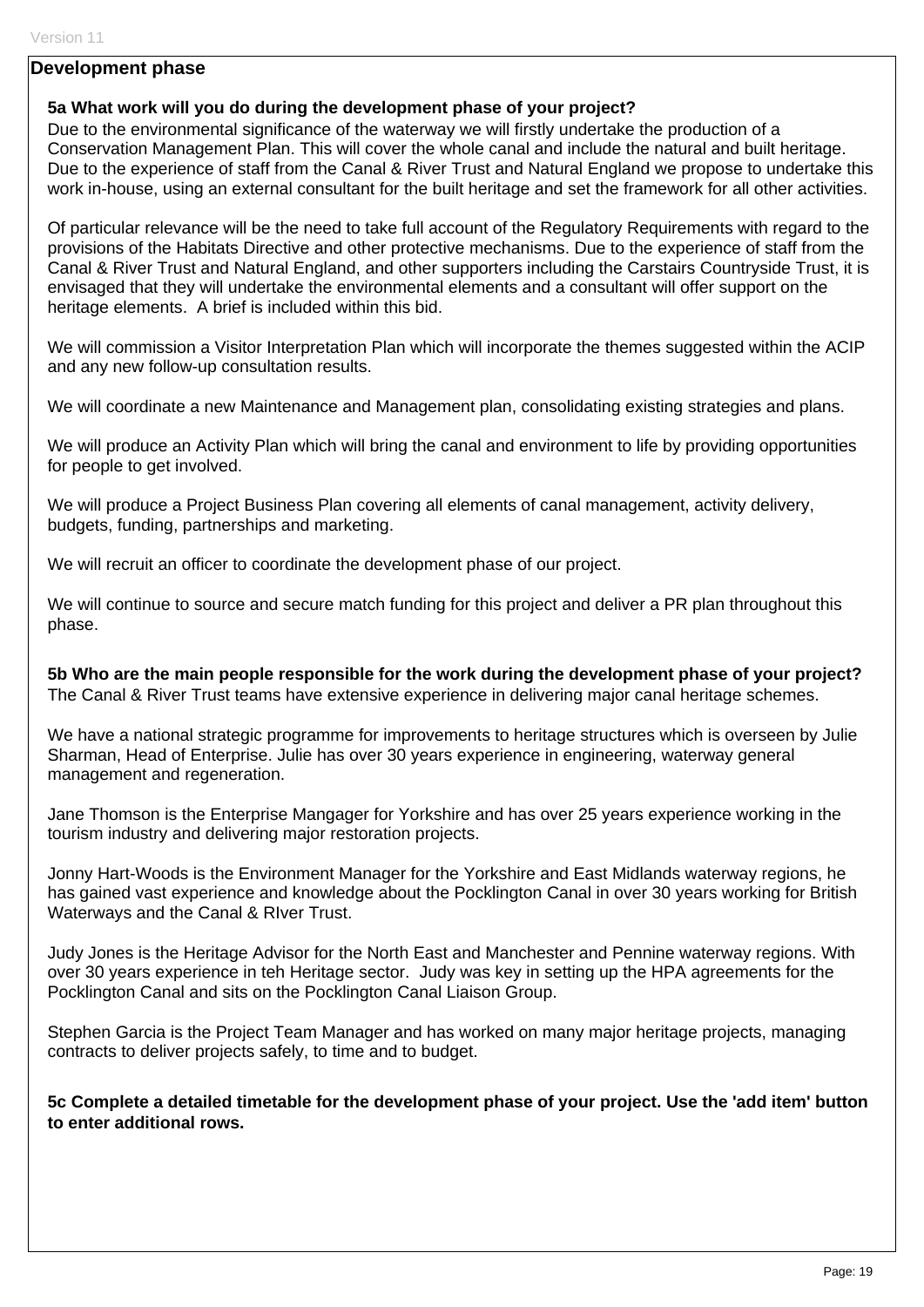#### **Development activities**

| <b>Task</b>                              | <b>Start</b> | <b>Start</b> | <b>End</b> | <b>End</b> | Who will lead this task    |
|------------------------------------------|--------------|--------------|------------|------------|----------------------------|
|                                          | month        | year         | month      | year       |                            |
| Conservation Management Plan             | December     | 2013         | August     | 2014       | Environment & Heritage     |
|                                          |              |              |            |            | Managers                   |
| <b>Activity Plan</b>                     | Januarv      | 2014         | August     | 2014       | <b>Development Officer</b> |
| Management and Maintenance               | January      | 2014         | August     | 2014       | Development Officer        |
| Plan                                     |              |              |            |            |                            |
| <b>Project Business Plan</b>             | Uanuary      | 2014         | August     | 2014       | Development Officer        |
| Development Officer Recruitement Uanuary |              | 2014         | August     | 2014       | Enterprise Manager         |
| PR for Stage 1 Award                     | January      | 2014         | January    | 2014       | Enterprise Manager         |
| Writing Stage 2 bid                      | December     | 2013         | August     | 2014       | Enterprise Manager         |

**5d Tell us about the risks to the development phase of your project and how they will be managed. Use the 'add item' button to enter additional rows.** 

#### **Development risks**

| <b>Risk</b>                     | Likelihood Impact |             | <b>Mitigation</b>                     | Who will lead |
|---------------------------------|-------------------|-------------|---------------------------------------|---------------|
|                                 |                   |             |                                       | this          |
| Lack of interest in job vacancy | Low               | <b>High</b> | Published on all partner websites and | Enterprise    |
|                                 |                   |             | local newspapers                      | Manager       |
| Work not completed to timetable | Low               |             | Medium Progress on Development Plan   | Enterprise    |
|                                 |                   |             | reviewed on a weekly basis            | Manager       |
| Consultants fail to meet the    | Low               | High        | Milestones within project delivery    | Enterprise    |
| requirements of the brief       |                   |             | agreed to review progress             | Manager       |

## **Delivery phase**

**5e Who are the main people responsible for the work during the delivery phase of your project?**  A Delivery Project Officer will be recuited to manage the delivery of the project supported byJane Thomson - Enterprise Manager, Jonny Hart-Woods - Environment Manager, Steve Garcia - Project Manager, Judy Jones - Heritage Advisor.

Supported by Pocklington Canal Project Liaison Group and Carstairs Countryside Trust

**5f Complete a summary timetable for the delivery phase of your project. Use the 'add item' button to enter additional rows.** 

#### **Delivery activities**

| Task                                             | <b>Start</b> | <b>Start</b> | <b>End</b> | <b>End</b> | Who will lead this         |
|--------------------------------------------------|--------------|--------------|------------|------------|----------------------------|
|                                                  | month        | year         | month      | year       | task                       |
| <b>Project PR</b>                                | January      | 2015         | September  | 2017       | <b>Project Officer</b>     |
| Recruitment of Delivery Project Officer          | December     | 2014         | January    | 2015       | Enterprise Manager         |
| <b>SSSI Improvements</b>                         | April        | 2015         | September  | 2017       | <b>Environment Manager</b> |
| Tender & installation of Visitor Interpretation  | February     | 2015         | August     | 2015       | Enterprise Manager         |
| IScheme                                          |              |              |            |            |                            |
| Delivery Of Action Plan                          | February     | 2015         | September  | 2017       | <b>Project Officer</b>     |
| <b>Works to Church Bridge</b>                    | July         | 2015         | September  | 2015       | Project Officer            |
| Works to No. 7 Swingbridge                       | July         | 2016         | September  | 2016       | <b>Project Officer</b>     |
| <b>Recruitement &amp; Training of Volunteers</b> | April        | 2015         | September  | 2017       | <b>Project Officer</b>     |
| <b>Full project evaluation</b>                   | August       | 2017         | September  | 2017       | Enterprise Manager         |
| Refurbishment of room in boaters facilities      | January      | 2015         | March      | 2015       | Project Team               |
| building                                         |              |              |            |            | Manager                    |
|                                                  |              |              |            |            |                            |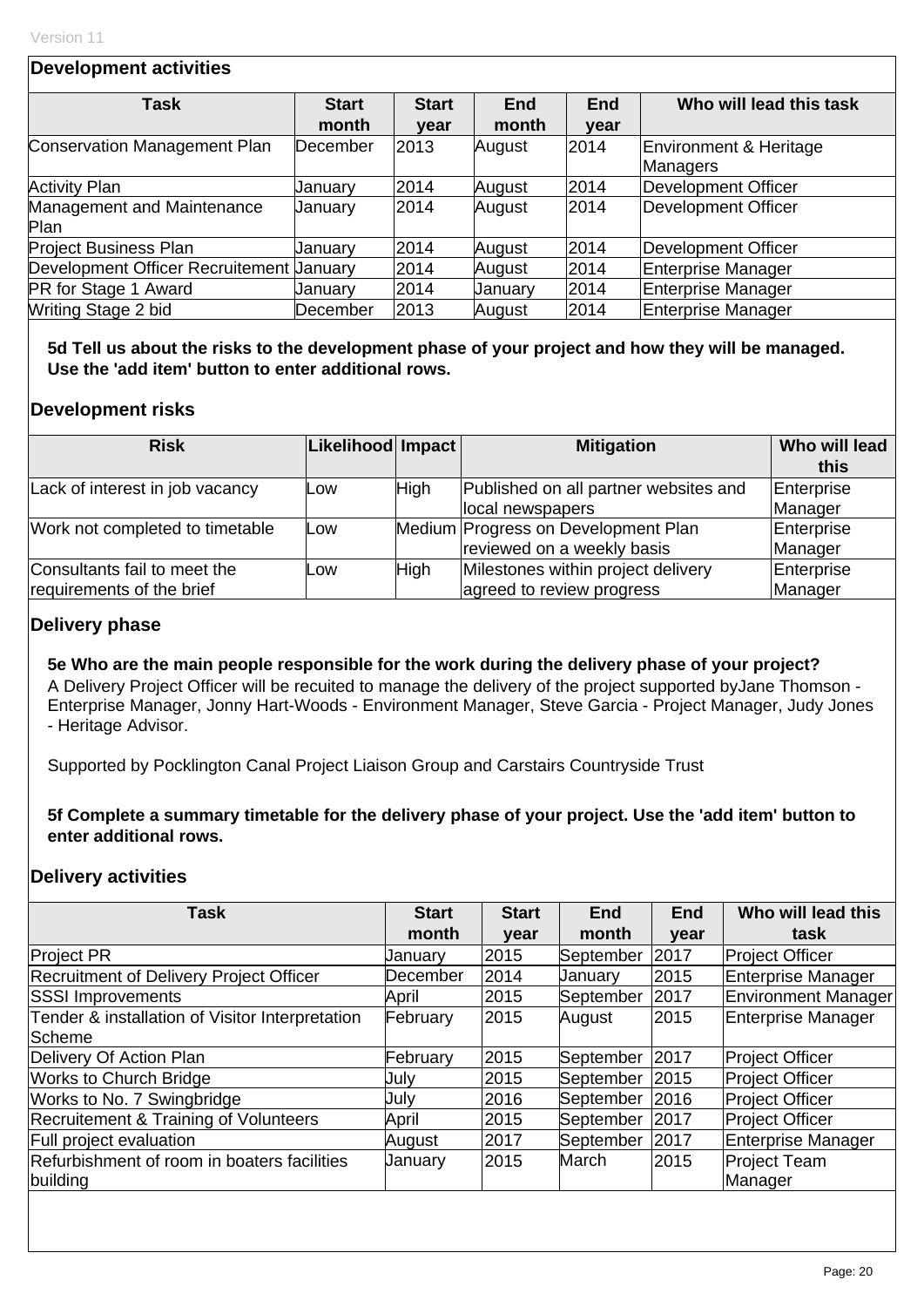**5g Tell us about the risks to the delivery phase of your project and how they will be managed. Use the 'add item' button to enter additional rows.** 

### **Delivery risks**

| <b>Risk</b>                               | Likelihood Impact |             | <b>Mitigation</b>                                                                                  | Who will lead<br>this          |
|-------------------------------------------|-------------------|-------------|----------------------------------------------------------------------------------------------------|--------------------------------|
| Volunteers not<br>recruited               | Low               | <b>High</b> | Effective PR and support from Regional Vounteering<br>Manager, ensure advertised in correct places | <b>Project Officer</b>         |
| Costs of capital works<br>increase        | Low               |             | Medium Full review of cost prices, delivery plan and key<br>milestone review                       | <b>Project Team</b><br>Manager |
| Inclement weather<br>delays capital works | <b>Medium</b>     |             | Medium Flexibilty built into schedule of works & contingency<br>budget                             | <b>Project Team</b><br>Manager |
| No evaluation of<br>activities            | Low               | <b>High</b> | Customer questionnaries designed in development<br>phase and reported on each month                | <b>Project Officer</b>         |
| Overspend on activity<br>budgets          | Low               | <b>High</b> | Budget forecast produced and reviewed at monthly<br>mangement meeting                              | Enterprise<br>Manager          |
| <b>Project start date</b>                 |                   |             | 5h When do you expect the delivery phase of your project to start and finish?                      |                                |
| <b>Month</b><br>January                   |                   |             | Year<br>2015                                                                                       |                                |

#### **Project finish date**

| <b>Month</b><br>September | $\vert$ Year | 2017 |
|---------------------------|--------------|------|
|---------------------------|--------------|------|

## **Section six: After the project ends**

**In this section, tell us about what will happen once your project has been completed.** 

#### **6a How will you maintain the outcomes of your project after the grant ends and meet any additional running costs?**

We believe that future running costs will be minimal as the self supervising volunteers will be helping to manage the canal, its structures, interpretation and environment. The funds from our mantenance budgets will still account for management of the SSSI to ensure that it does not fall back into its current state. We will maintain our outcomes by:

- Ensuring that a forward action plan is formulated before project completion
- Ensuring that volunteering efforts are maintained and grown to support project
- Ensuring elements of future funding will focus on maintaining and building on outcomes
- Including project outcomes within the Trust's 10 year Strategic Plan for Yorkshire
- Ensuring that partnerships are maintained and new members welcomed
- To focus our fundraising efforts at key event dates
- Continued profiling of actiivty via PR

We believe that future running costs will be minimal as the self supervising volunteers will be helping to manage the canal, it's structures, interpretation and environment. The funds from our mantenance budgets will still account for management of the SSSI to ensure that it does not fall back into its current state.

#### **6b Tell us about the main risks facing the project after it has been completed and how they will be managed.**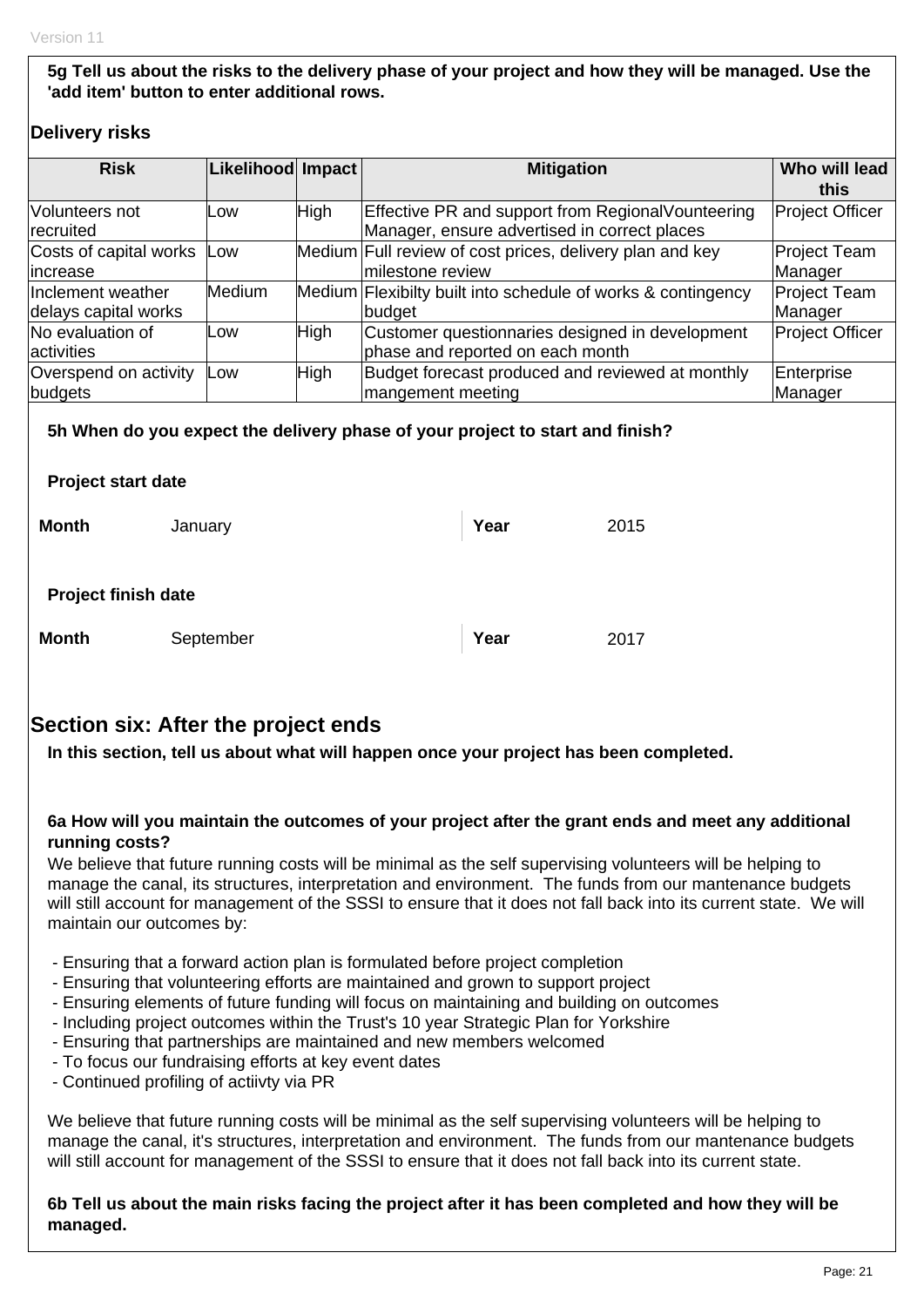| After project risks |             |                   |                                                                                                                                                                                                                                                                                                             |
|---------------------|-------------|-------------------|-------------------------------------------------------------------------------------------------------------------------------------------------------------------------------------------------------------------------------------------------------------------------------------------------------------|
|                     |             | <b>Mitigation</b> | <b>Risk Owner</b>                                                                                                                                                                                                                                                                                           |
| Low                 |             |                   | Enterprise                                                                                                                                                                                                                                                                                                  |
|                     |             |                   | Manager                                                                                                                                                                                                                                                                                                     |
| Low                 | <b>High</b> |                   | Environment<br>Manager                                                                                                                                                                                                                                                                                      |
| Low                 | High        |                   | Enterprise<br>Manager                                                                                                                                                                                                                                                                                       |
|                     |             | <b>High</b>       | Likelihood Impact<br>Links to national volunteer teams, partner<br>organisations, existing groups and continued PR<br>Appropriate allocation of maintenance budget and<br>resource, external funding secured to support work<br>Continued involvement from all parties via the<br>Pocklington Liaison Group |

**6c How will you evaluate the success of your project from the beginning and share the learning?**  Each element of our project has outcomes for heritage, people and communities. For each outcome we will set up a monitoring regime so that we can measure and evaluate the success of that activity, pre, during and post activity.

Whilst we will include measures of quantity we will also gauge and evaluate the softer benefits such as quality of visit, improved understanding and wellbeing. We will capture this information at key events and planned activities as well as on the trip boat.

We will undertake regular monitoring of the canal according to Natural England standards to assess improvements in the condition of SSSI's.

Numbers of volunteers trained in new skills, natural and built heritage, numbers of attendees at heritage open days. Numbers of heritage structures improved.

Increases and diversity of vistor use via towpath surveys relating to walking, cycling, angling, canoeing and visiting the trip boat.

Numbers of educational visits and use of new resources including family information packs.

Numbers of volunteers and visitors who sign up to become a Friend of the Trust. Numbers of guided walks and talks and attendees.

We will measure how people feel about the canal, its place and value in their community and their awareness of its heritage and range of activites.

Measuring how much of the professioal activity plan expenditure is spent on local suppliers.

These findings will be co-ordinated by the Project Officer and fed back to the Pocklington Canal Steering Group at each quarterly interval. It will also be used to help to promote the work of the project. The information gathered over the lifetime of the project will support a formal evaluation at project completion.

This on-going evaluation will be used to inform partner organisations, and potential future funders, of our successes and challenges so that they may use our project as a case study for future waterway heritage based projects through pre existing networks such as the East Riding & North Yorkshire Waterways Partnership.

The information will also be provided to the newly formed Restoration Working Group - 'Growing A Sustainable Network' (GASN). The membership include the Trust and the Inland Waterways Association, who are co-ordinating information about the future restoration of waterways.

## **Section seven: Project costs**

**In this section, tell us how much it will cost to develop and deliver your project.** 

**7a Development-Phase costs**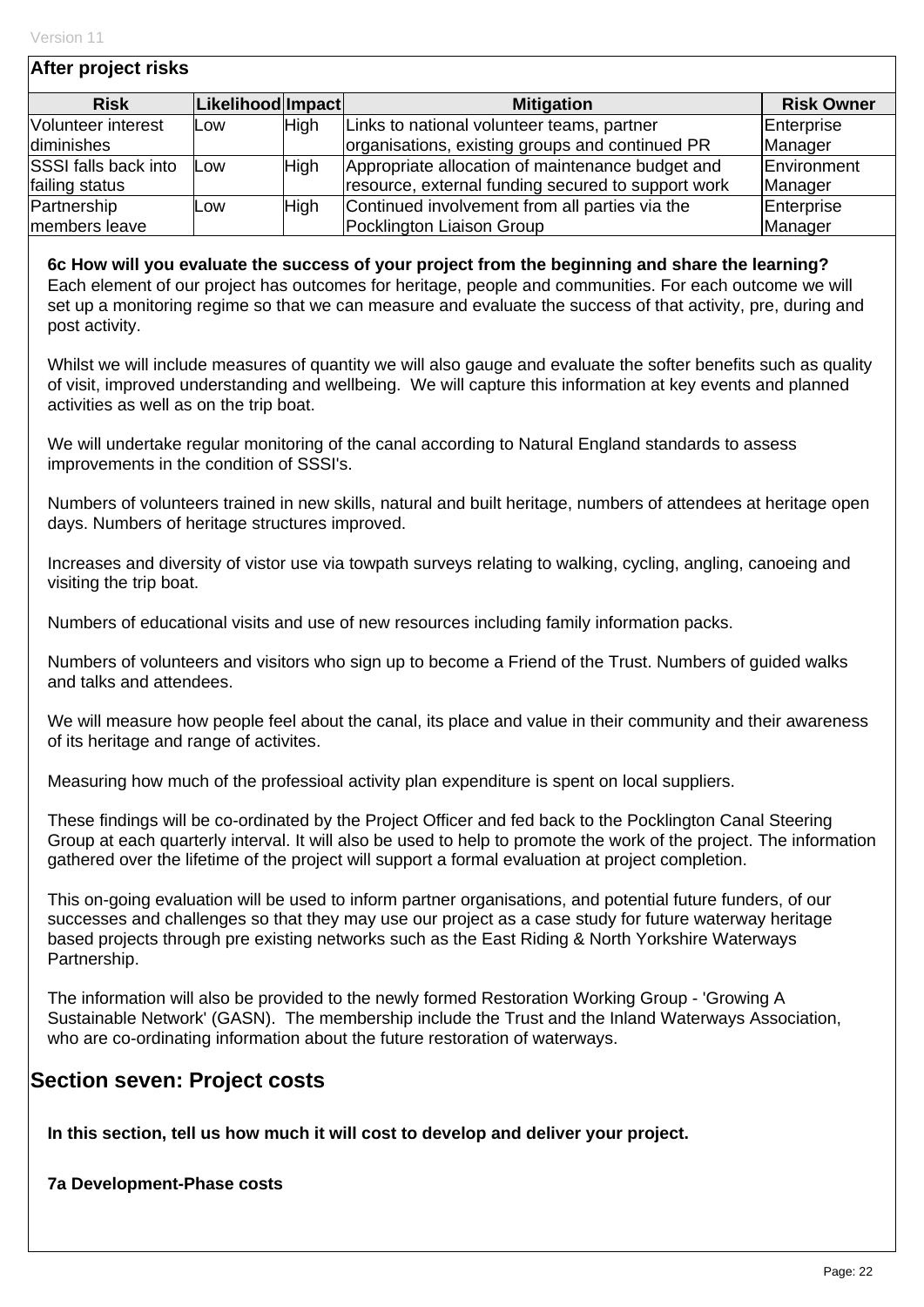| <b>Development costs</b>  |                                                                                    |           |     |                  |
|---------------------------|------------------------------------------------------------------------------------|-----------|-----|------------------|
| <b>Cost heading</b>       | <b>Description</b>                                                                 | Cost VAT  |     | Total            |
| <b>Professional Fees</b>  | Visitor Interpretation Plan & Heritage Element of CMP                              |           |     | 21500 4300 25800 |
| New staff costs           | Development Officer (full time 9 months) incl 1k expenses VAT for this<br>lelement | 25100 200 |     | 25300            |
| Recruitment               | <b>Recruitment Costs</b>                                                           | 1000      | 200 | 1200             |
| Other                     | Print Costs for Plans, Activity Plan Resources for Consultation Work               | 2500      | 500 | 3000             |
| Full Cost Recovery        |                                                                                    |           |     |                  |
| Contingency               |                                                                                    |           |     |                  |
| Non-cash<br>contributions |                                                                                    |           |     |                  |
| Volunteer time            |                                                                                    |           |     |                  |
| Total                     |                                                                                    |           |     | 50100 5200 55300 |

### **7b Development-Phase income**

## **Development income**

| Source of funding                               | <b>Description</b>                | Secured? | <b>Value</b> |
|-------------------------------------------------|-----------------------------------|----------|--------------|
| Local authority                                 | East Riding Of Yorkshire Council  | Yes      | 2000         |
| Other public sector                             |                                   | No       |              |
| Central government                              |                                   |          |              |
| European Union                                  |                                   |          |              |
| Private donation - Individual                   |                                   |          |              |
| Private donation - Trusts/Charities/Foundations | Pocklington Canal Amenity Society | Yes      | 1000         |
| Private donation - corporate                    |                                   |          |              |
| Commercial/business                             |                                   |          |              |
| Own reserves                                    |                                   | No       |              |
| Other fundraising                               |                                   |          |              |
| Non cash contributions                          |                                   |          |              |
| Volunteer time                                  |                                   |          |              |
| <b>HLF</b> grant request                        |                                   |          | 52300        |
| Total                                           |                                   |          | 55300        |

#### **7c Development phase financial summary**

| Total development costs       | 55300 |
|-------------------------------|-------|
| Total development income      | 3000  |
| HLF development grant request | 52300 |
| HLF development grant %       | 95    |

# **Section seven: Project costs**

**7d Delivery-phase capital costs**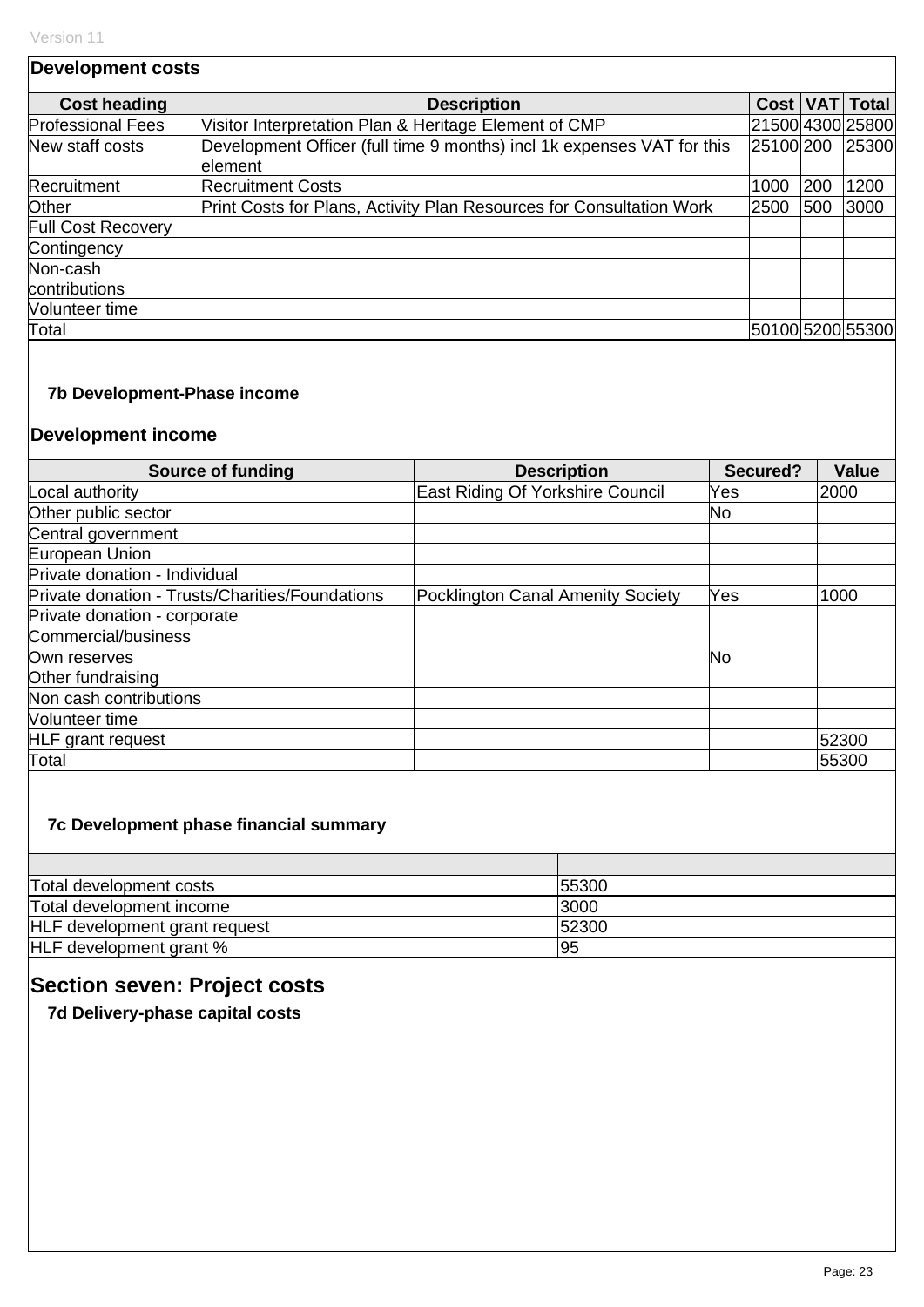| <b>Cost Heading</b>        | <b>Description</b>                                                                                                                                                               | Cost  | VAT  | Total               |
|----------------------------|----------------------------------------------------------------------------------------------------------------------------------------------------------------------------------|-------|------|---------------------|
| Purchase price of items    |                                                                                                                                                                                  |       |      |                     |
| or property                |                                                                                                                                                                                  |       |      |                     |
| Repair and                 | Works to improve 7km of SSSI natural environment works and                                                                                                                       |       |      | 299504 59900 359404 |
| conservation work          | built heritage improvements to Church Bridge and No. 7 Swing<br><b>Bridge</b>                                                                                                    |       |      |                     |
| New building work          |                                                                                                                                                                                  |       |      |                     |
| Other capital work         | Refurbishment to room in boater service building to provide small<br>office and storage for Project Officer                                                                      | 4000  | 800  | 4800                |
| Equipment and<br>materials |                                                                                                                                                                                  |       |      |                     |
| Other                      | Engineering Project Manager Time to supervise capital works and<br>4 x bankstaff to backfill heritage trained staff for up to 6 weeks for<br>Church Bridge and No. 7 Swingbridge | 28000 |      | 28000               |
| <b>Professional fees</b>   | Contractor supervision of capital works                                                                                                                                          | 31775 | 6355 | 38130               |
| relating to any of the     |                                                                                                                                                                                  |       |      |                     |
| above                      |                                                                                                                                                                                  |       |      |                     |
| Total                      |                                                                                                                                                                                  |       |      | 363279 67055 430334 |

# **Section seven: Project costs**

## **7e Delivery-phase activity costs**

| <b>Cost Heading</b>               | <b>Description</b>                                      | <b>Cost</b> | VA <sub>1</sub> | <b>Total</b>        |
|-----------------------------------|---------------------------------------------------------|-------------|-----------------|---------------------|
| New staff costs                   | Project Officer - 3 years plus on costs                 | 93682       |                 | 93682               |
| Training for staff                | <b>Staff Safety Training</b>                            | 1500        | 300             | 1800                |
| Paid training placements          |                                                         |             |                 |                     |
| Training for volunteers           | Delivered in kind by Canal & River Trust staff          |             |                 |                     |
| Travel for staff                  | <b>Project Officer Travel Costs</b>                     | 3000        | 600             | 3600                |
| Travel and expenses for           | Travel and sundry provision                             | 6000        | 120             | 6120                |
| volunteers                        |                                                         |             |                 |                     |
| Equipment and materials           | Materials and equpment for volunteers to support        | 30000       | 6000            | 36000               |
|                                   | delivery of activity plan                               |             |                 |                     |
| Other                             | <b>Visitor Interpretation Scheme</b>                    |             |                 | 100000 20000 120000 |
| Professional fees relating to any | Artists and specialist heritage & conservation staff to | 24000       | 4800            | 28800               |
| of the above                      | deliver activity plan elements                          |             |                 |                     |
| Total                             |                                                         |             |                 | 25818231820290002   |

## **7f Delivery-phase - other costs**

| <b>Cost Heading</b>             | <b>Description</b>                                                                                                                             | <b>Cost</b>      | <b>VAT</b> | <b>Total</b>     |
|---------------------------------|------------------------------------------------------------------------------------------------------------------------------------------------|------------------|------------|------------------|
| Recruitment                     | Project Officer                                                                                                                                | 700              | 140        | 840              |
| Publicity and promotion         | PR activity through lifespan of project given in kind by<br>Canal & River Trust, East Riding Of Yorkshire Council,<br>Natural England and PCAS |                  |            |                  |
| Evaluation                      | <b>Project Evaluation</b>                                                                                                                      |                  |            | 10000 2000 12000 |
| <b>Other</b>                    |                                                                                                                                                |                  |            |                  |
| <b>Full Cost Recovery</b>       |                                                                                                                                                |                  |            |                  |
| Contingency                     | On capital works                                                                                                                               |                  |            | 21270 4254 25524 |
| Inflation                       | We have recieved fixed prices for the capital works, project<br>officer on costs have accounted for inflation increases                        |                  |            |                  |
| Increased management and        | Nil the works will not impact on the current maintenance                                                                                       |                  |            |                  |
| maintenance costs (maximum five | regime, increased volunteer activity will further reduce our                                                                                   |                  |            |                  |
| years)                          | liabilites                                                                                                                                     |                  |            |                  |
| Non cash contributions          |                                                                                                                                                |                  |            |                  |
| <b>Volunteer time</b>           |                                                                                                                                                |                  |            |                  |
| Total                           |                                                                                                                                                | 31970 6394 38364 |            |                  |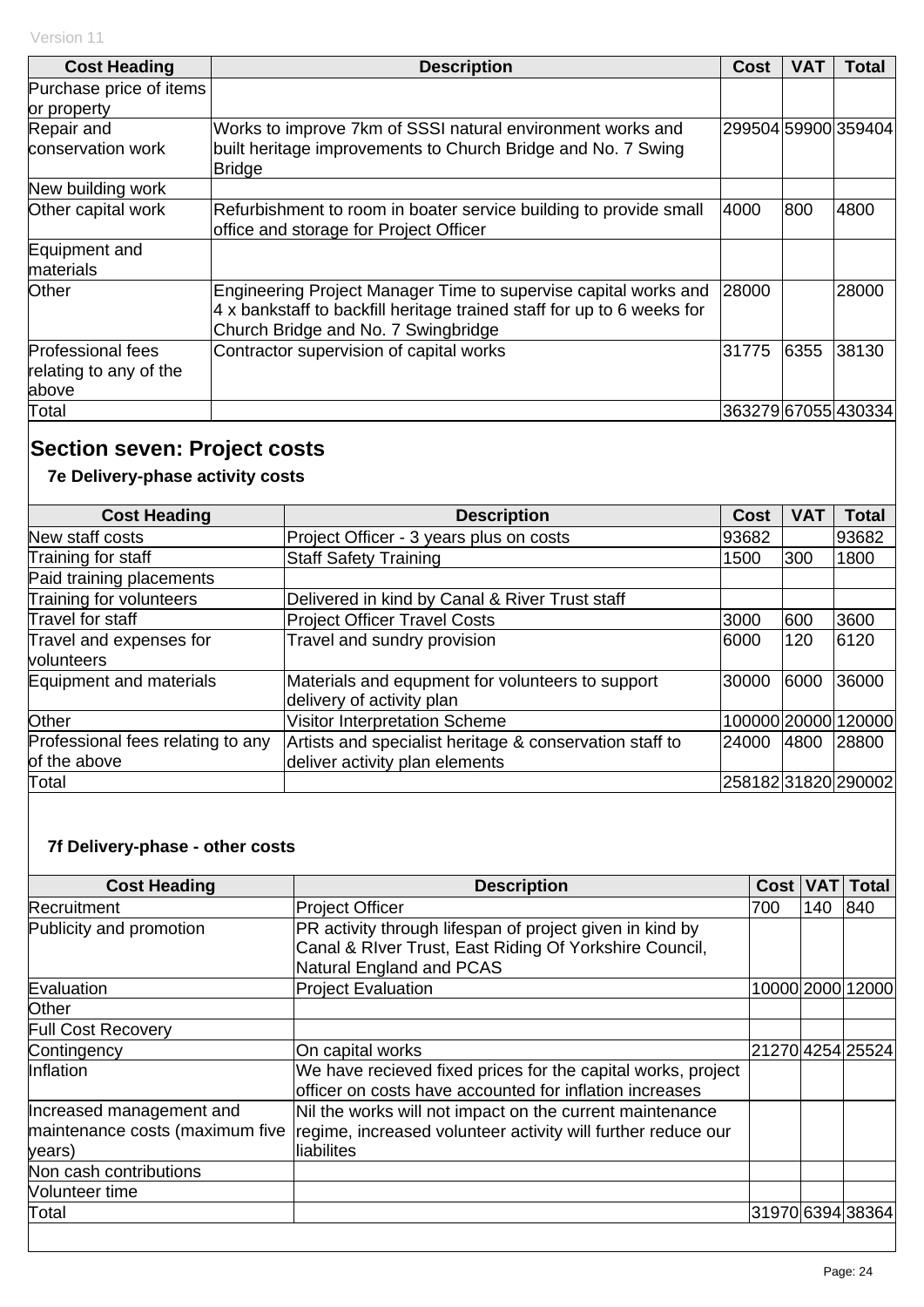## **Section seven: Project costs**

#### **7g Delivery-Phase income**

| <b>Source of funding</b>                                           | <b>Description</b>                                                    | Secured? | <b>Value</b> |  |
|--------------------------------------------------------------------|-----------------------------------------------------------------------|----------|--------------|--|
| Local authority                                                    |                                                                       |          |              |  |
| Other public sector                                                | Natural England and WREN                                              | No       | 45000        |  |
| Central government                                                 |                                                                       |          |              |  |
| European Union                                                     |                                                                       |          |              |  |
| Private donation - Individual                                      |                                                                       |          |              |  |
| Private donation - Trusts/Charities/Foundations                    | <b>Trusts via Canal &amp; River Trust</b><br><b>Fundraising Teams</b> | No       | 20000        |  |
| Private donation - corporate                                       |                                                                       |          |              |  |
| Commercial/business                                                |                                                                       |          |              |  |
| Own reserves                                                       | Funding from Canal & RIver Trust<br>Major Works Budget                | Yes      | 190000       |  |
| Other fundraising                                                  |                                                                       |          |              |  |
| Increased management and maintenance Costs<br>(maximum five years) |                                                                       |          |              |  |
| Non cash contributions                                             |                                                                       |          |              |  |
| <b>Nolunteer time</b>                                              |                                                                       |          |              |  |
| <b>HLF</b> grant request                                           |                                                                       |          | 603700       |  |
| Total                                                              |                                                                       |          | 758700       |  |

#### **7h Delivery-phase financial summary**

| Total delivery costs       | 758700 |
|----------------------------|--------|
| Total delivery income      | 155000 |
| HLF delivery grant request | 603700 |
| HLF delivery grant %       | 80     |

#### **7i If cash contributions from other sources are not yet secured, how do you expect to secure these and by when?**

The contribution from Natural England follows a 15k contrubiton secured this financial year which will support SSSI management. This study allowed us to prioritise the SSSI works enclosed within this bid. Natural England are confident that another 15k will be secured to support the delivery element of this bid by September 2014 and lever match from WREN. This may also lead to further annual contributions for the duration of the project.

We will bid to WREN to secure funds to support access and habitat works, and plan to secure these by November 2014.

Canal & RIver Trust fundraising teams have been successful in applying to trusts to fund major projects. This is our priority for Yorkshire and expect to secure funds from a variety of sources by Winter 2014.

#### **7j If you have included Full Cost Recovery, how have you worked out the share that relates to your project?**

n/a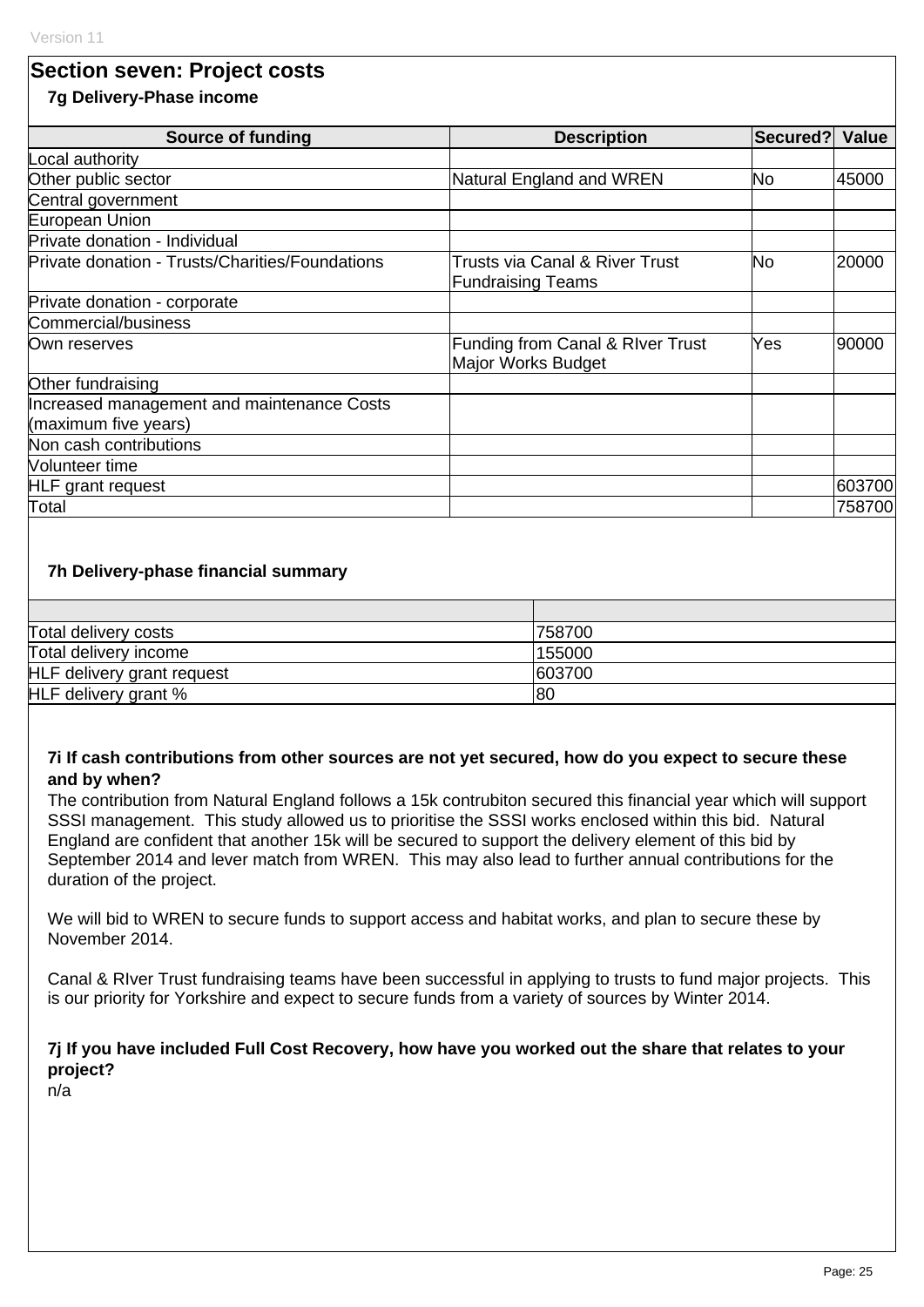## **Section eight: Additional information and declaration**

**This part of the form aims to collect the information we need to report on the range of organisations we fund. We will not use this information to assess your application. We encourage you to be as specific as possible about the people your organisation represents.** 

**If your organisation represents the interests of a particular group, such as young people or disabled people, tell us which by filling in the tables below.** 

**If you are based in Northern Ireland, where legislation requires us to report in detail on the organisations we fund, please complete the tables in full, as applicable.** 

If you are based outside Northern Ireland and your organisation represents the interests of a wide range of people and not any particular group, mark this box only.

Age

Disabled people (people with physical or mental problems which have significant and long-term negative effects on their ability to carry out normal day-to-day activities)

**Ethnicity** 

Marital Status

People with dependants (for example, children or elderly relatives)

People living in households with incomes below the national average, or people living in the most deprived local-authority wards in England, Scotland, Wales or Northern Ireland.

Political opinion (Northern Ireland only)

Religious belief

Gender

Sexual orientation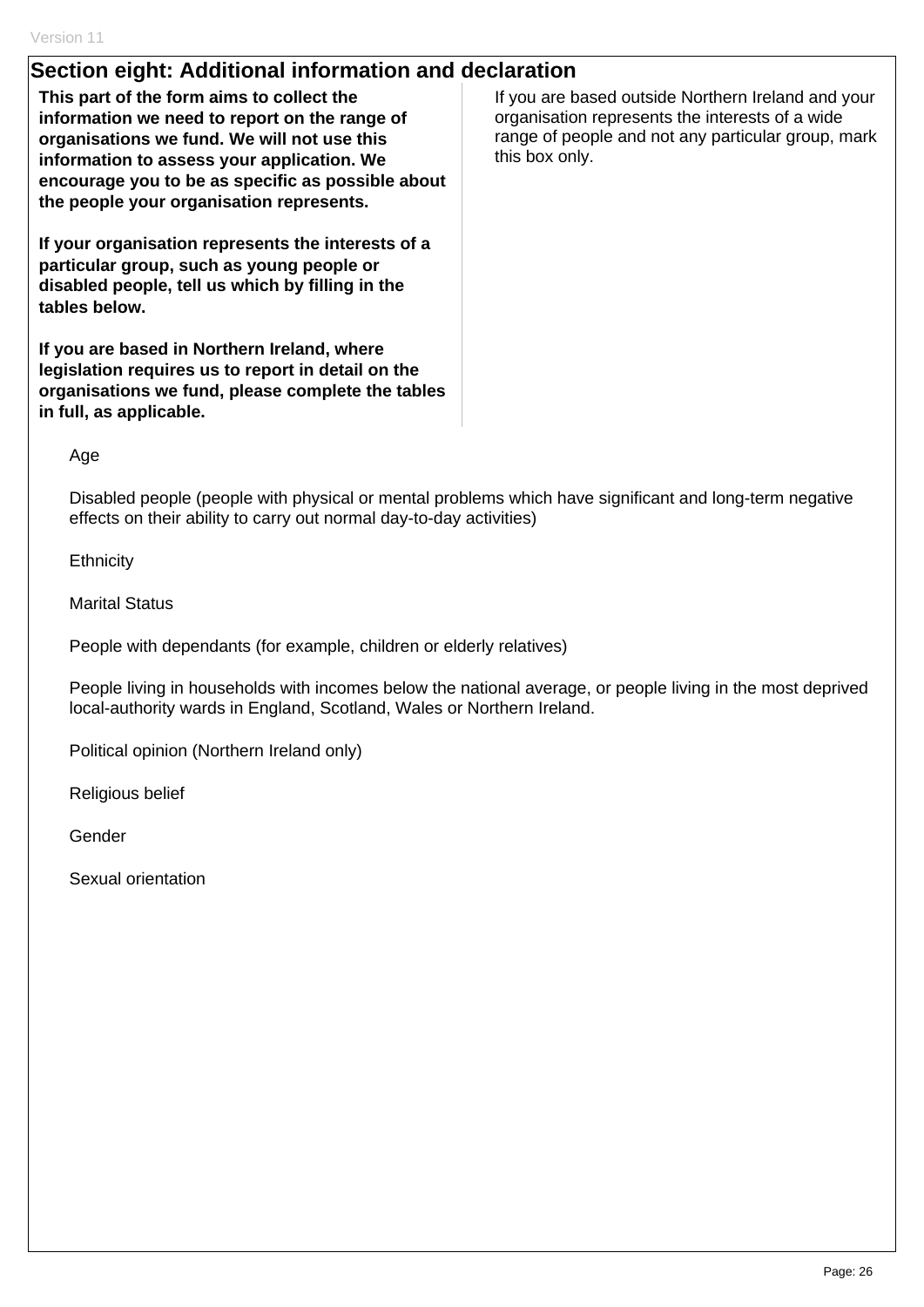#### **Declaration**

#### **a) Terms of Grant**

**You must read the standard terms of grant for this programme on our website.** 

**By completing this Declaration, you are confirming that your organisation accepts these terms. For partnership projects, all partners must confirm that they accept the standard terms of grant by adding a contact at the end of the declaration.** 

#### **b) Freedom of Information and Data Protection**

**We are committed to being as open as possible. This includes being clear about how we assess and make decisions on our grants and how we will use your application form and other documents you give us. As a public organisation we have to follow the Data Protection Act 1998 and the Freedom of Information Act 2000.** 

**When you complete the Declaration at the end of the application form, you are confirming that you understand the Heritage Lottery Fund's legal responsibilities under the Data Protection Act 1998 and the Freedom of Information Act 2000 and have no objection to us releasing sections 2, 3 and 4 of the application form to anyone who asks to see them. If there is any information in these sections of the form that you don't want made publicly available, please explain your reasons below:** 

**We will take these into account when we respond to any request for access to those sections. We may also be asked to release other information contained elsewhere in the form and we will respond to these requests after taking account of your rights and expectations under the Freedom of Information Act 2000 and Data Protection Act 1998. In those cases, we will always consult you first.** 

**The Heritage Lottery Fund will not be responsible for any loss or damage you suffer as a result of HLF meeting these responsibilities.** 

**When you complete the Declaration you also agree that we will use this application form and the other information you give us, including any personal information covered by the Data Protection Act 1998, for the following purposes:** 

- **To decide whether to give you a grant.**
- **To provide copies to other individuals or organisations who are helping us to assess and monitor grants.**
- **To hold in a database and use for statistical purposes.**
- **If we offer you a grant, we will publish information about you relating to the activity we have funded, including the amount of the grant and the activity it was for. This information may appear in our press releases, in our print and online publications, and in the publications or websites of relevant Government departments and any partner organisations who have funded the activity with us.**
- **If we offer you a grant, you will support our work to demonstrate the value of heritage by contributing (when asked) to publicity activities during the period we provide funding for and participating in activities to share learning, for which we may put other grantees in contact with you.**

**We may contact you from time to time to keep you informed about the work of the Heritage Lottery Fund**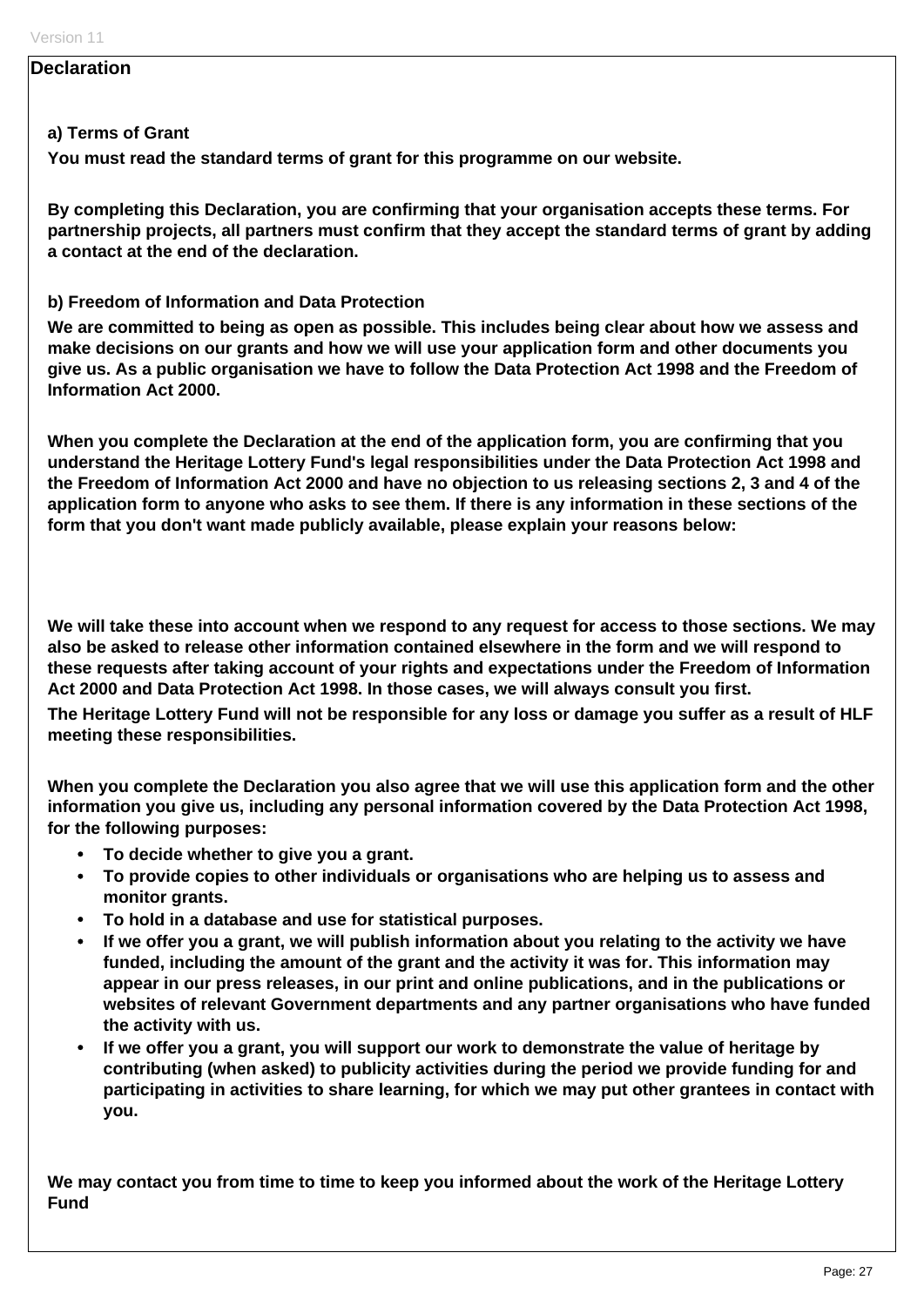Tick this box if you do not wish to be kept informed of our work

**I confirm that the organisation named on this application has given me the authority to complete this application on its behalf.** 

**I confirm that the activity in the application falls within the purposes and legal powers of the organisation.** 

**I confirm that the organisation has the power to accept and pay back the grant.** 

**I confirm that if the organisation receives a grant, we will keep to the standard terms of grant, and any further terms or conditions as set out in the grant notification letter, or in any contract prepared specifically for the project.** 

**I confirm that, as far as I know, the information in this application is true and correct.** 

**I confirm that I agree with the**   $\times$ **above statements.** 

| <b>Name</b>     | Julie Sharman               |
|-----------------|-----------------------------|
| Organisation    | Canal & River Trust         |
| <b>Position</b> | National Head Of Enterprise |
| <b>Date</b>     | 28/08/2013                  |

**Are you applying on behalf of a partnership?**  No

## **Section nine: Supporting documents**

**Please provide all of the documents listed at each round, unless they are not applicable to your project. You will be asked to indicate how you are sending these documents to us - as hard copy or electronically.** 

#### **First round**

**1. Copy of your organisation's constitution (formal rules), unless you are a public organisation. If your application is on behalf of a partnership or consortium, please also provide the constitution of each of these organisations too.** 

**If you have sent a copy of your constitution with a previous grant application (since April 2008) and no changes have been made to it, you do not need to send it again. Tell us the reference number of the previous application.** 

Already supplied